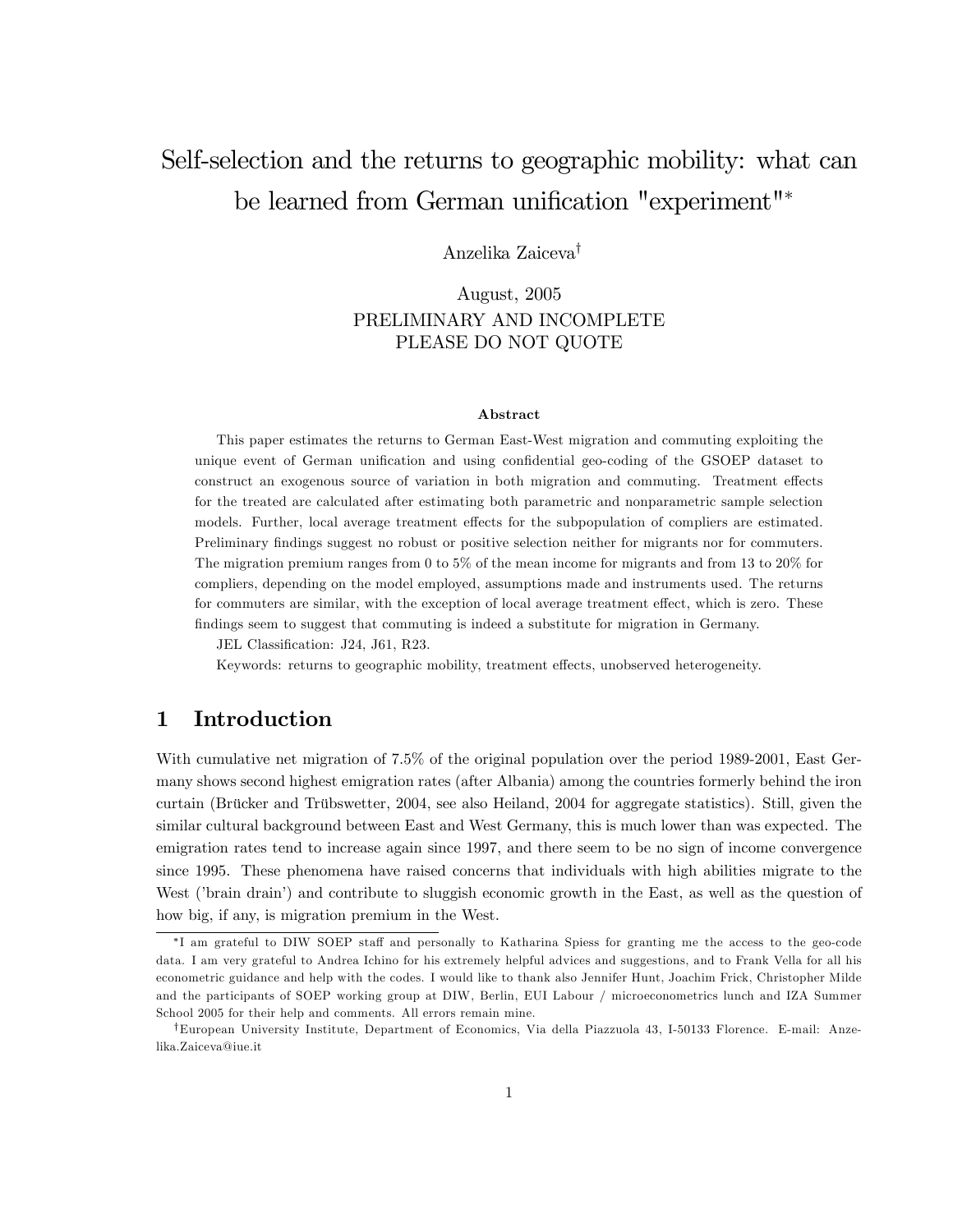There exist several explanations for low emigration. Due to the particular geography of Germany, commuting to the West is a popular option for those who does not want to incur fixed costs of moving, and it may substitute for emigration (Hunt, 2000). The material and psicological costs of moving may be too high, i.e. higher than the present value of the wage premium in the West. The emigration would have been larger without the massive transfers from the West. Finally, there may be an option to 'wait and see' that has a positive value (Burda, 1995, Burda et al 1998).

Migration theory postulates that when two regions have unequal wage distribution, either most or least able will migrate disproportionately (Borjas, 1987, Roy, 1951). Standard Royís model predicts that migrants will be positively selected if the distribution of earnings is more unequal in the destination region than in the origin, and this was indeed the case in Germany after unification. Chiswick (2000) shows that Roy's model is a special case of the human capital model of migration (Sjaastad, 1962), in which migration is viewed as an investment in human capital, and it occurs if present discounted value of the lifetime income stream in the destination region, net of migration costs, is higher than the one in the source region.  $1$  Therefore, a natural question to ask is what are the returns to this investment and it can only be answered empirically.

The vast majority of the existing empirical studies has analysed within country interregional migration mainly due to data availability problems, and the main emphasis has been on the issue of self-selection (starting with the pioneering works of Nakosteen and Zimmer (1980), Robinson and Tomes (1982), as well as more recent studies of Newbold (1998), Axelsson and Westerlund (1998), Lee and Roseman (1999), Tunali (2000), Agesa (2001) and others). Grant and Vanderkamp (1980), Gabriel and Schmitz (1995), Krieg (1997), Yankow (1999, 2003), Rodgers and Rodgers (2000), Bauer et al (2002) and Yashiv (2004) have analysed the effect of migration on income, and the latter two consider international migration. Usually, the existent studies either rely on Heckman's two steps procedure to control for the self-selection or apply panel data methods. Most recently, Ham, Li and Reagan (2004) have undertaken an attempt to use propensity score matching to estimate the returns to migration within the US, relying on the strong assumption of unconfoundedness (selection on observables). With the exception of the latter study, the existent literature estimates the unconditional effect of moving, or the average treatment effect for a random person in the population. However, the more interesting question to analyse is the effect for those who have actually moved.<sup>2</sup> Moreover, the existent studies usually suffer from identification problems and inability to make a causal inference, and often ignore potential endogeneity of other covariates. In general, empirical researchers failed to establish consistent evidence of a positive returns to migration. Usually the studies focus on contemporaneous returns, assuming that pecuniary gains are realised at the time of move, or use single year observation some time in the future, assuming certain assimilation period. However, estimates based on earnings data with limited time horisons will not capture the life-cycle wage growth, tending to downward bias in the estimated returns (Greenwood, 1997). Finally, it has been recognised in the migration literature that there exist unobserved heterogeneity that affects both decision to move and income, as well as unobserved heterogeneity in the responses to migration (see Tunali (2000)).

The existent studies on East-West German migration address the question of self-selection indirectly. Burda (1993) shows that secondary school graduates intend to move West, while those with university degree intend to migrate less frequently. Burda et al (1998) undertaking semiparametric analysis of the intentions to move, find non-linear relation between the wage differential and propensity to move and

<sup>&</sup>lt;sup>1</sup> See Chiswick (2000) for an excellent revew of migration theories.

<sup>&</sup>lt;sup>2</sup> See Heckman, LaLonde and Smith (1999) for a discussion of when estimating the effect of "treatmen on the treated" may be more useful than estimating an average treatment effect.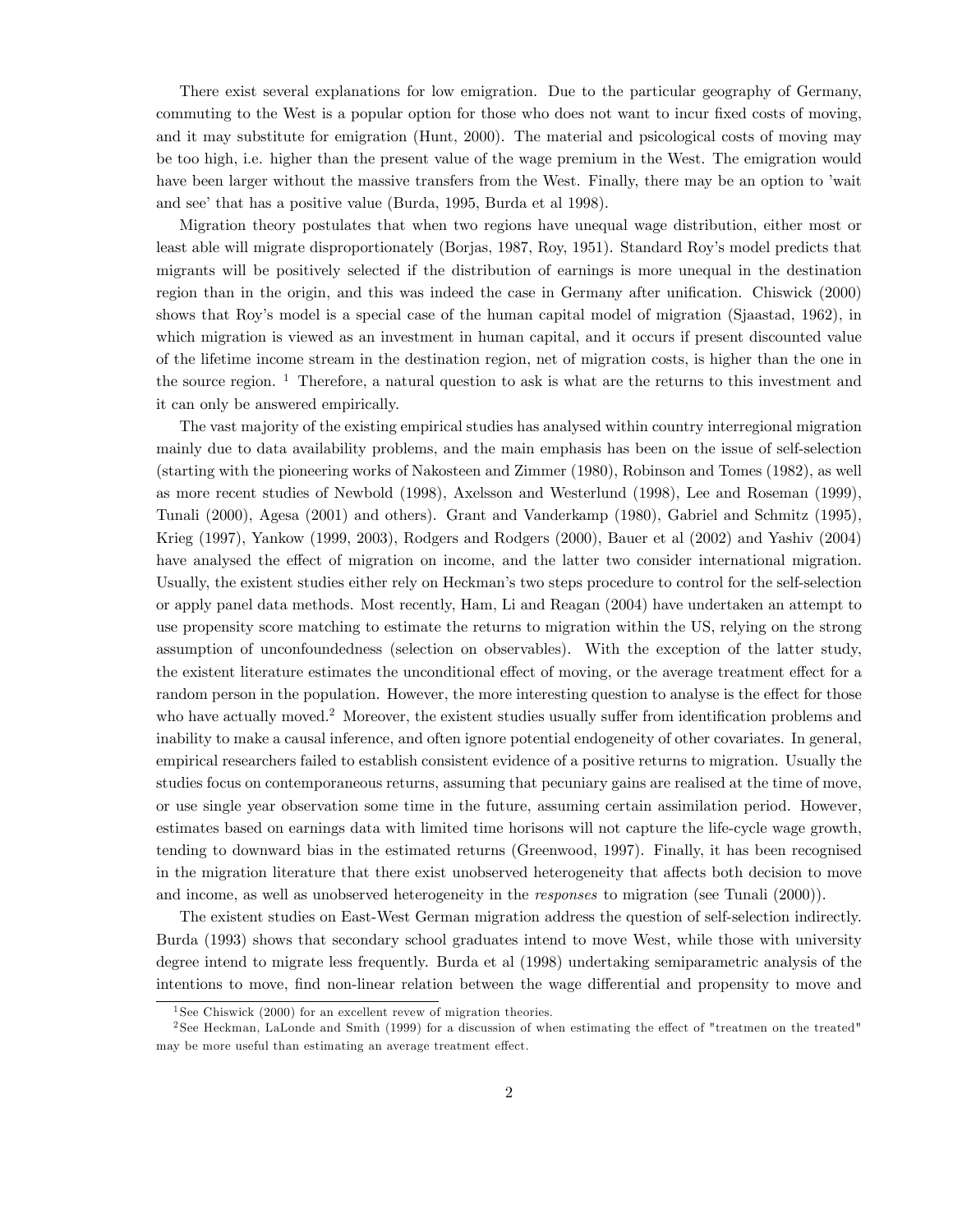interpret it as an evidence in favour of the option value of waiting theory. Hunt (2000) estimates reduced form multinomial logit and Önds that young and those having university degree have higher probaility to migrate if controlling for age and gender, which taking into account lower wage inequality in the East, confirms predictions of the Roy's model. The first paper that explicitly addresses the issue of self-selection is a recent paper by Brücker and Trübswetter (2004), in which the authors after estimating Heckman's selection model analyse the effect of the expected wage differentials on the probability to move. They find significant and negative selection for stayers over 1994 -1997, however no robust conclusion for movers, and the wage differentials have expected positive sign. The authors use "IAB-Regionalstichprobe" employee dataset, that has a big advantage of the huge number of observations overall. However, the proportion of migrants in their yearly regressions is around  $1\%$ , the definition of migrant is not clear and thus is a subject to the measurement error, and finally no convincing exclusion restrictions are available.

This paper undertakes an attempt to make causal statements about the returns to geographic mobility from East to West Germany after unification, and to throw some light on the question, whether it has paid off migrating or commuting West. It exploits programme evaluation techniques, and, using the language of that literature, attempts to identify the effect of treatment (geographic mobility) on the treated (mover), exploiting the natural experiment of German unification for identification. I investigate this question using both parametric and nonparametric econometric methodologies under different assumptions. I use the GSOEP dataset that has a longitudinal structure, due to which it is possible to trace people over years, and thus clearly to identify movers. The big advantage of this dataset is that it contains pre-unification information. The main disadvantage, however, is a small number of observations for migrants.

I construct two different instruments for migration - home ownership before unification and a dummy which is equal to one if an individual lived in the eastern regions  $("kreise")$  before unification. The former instrument is supposed to capture the well-established negative relation between the propensity to migrate and home ownership, and the latter dummy - to proxy for the geographic effects (including infrastructure, climate etc) that ináuence migration decision. To instrument for commuting I use a dummy which is equal to one if an individual before unification lived in the regions that had a common border with West Germany. As argued below , in the former GDR both housing decisions and occupational choice (and thus geographic labour mobility) were regulated by the state or even restricted by political considerations. Moreover, German unification in 1990 was not expected. Hence, I assume that there was no self-selection of individuals into different housing forms and regions on the basis on their unobservable characteristics.

The main findings of the paper are as follows. First, I find no evidence of positive (or robust) selection for East-West German migrants and commuters. Second, the migration premium varies across the models, depending on the assumptions employed and the instruments used: the lower bound of the effect is zero, and the upper bound equals to 5% of the mean income for migrants and to 20% for compliers. The returns to commuting seem to be similar for all commuters (0-4% of the mean total income), however the local average treatment effect for compliers is zero.

The paper is organised as follows. Section 2 provides theoretical framework for the estimation of different treatment effects. Section 3 attempts to justify the instruments. Section 4 follows with the description of the data, definitions and sample selection. Estimation results are discussed in section 5, and section 6 offers sensitivity analyses. Section 7 concludes.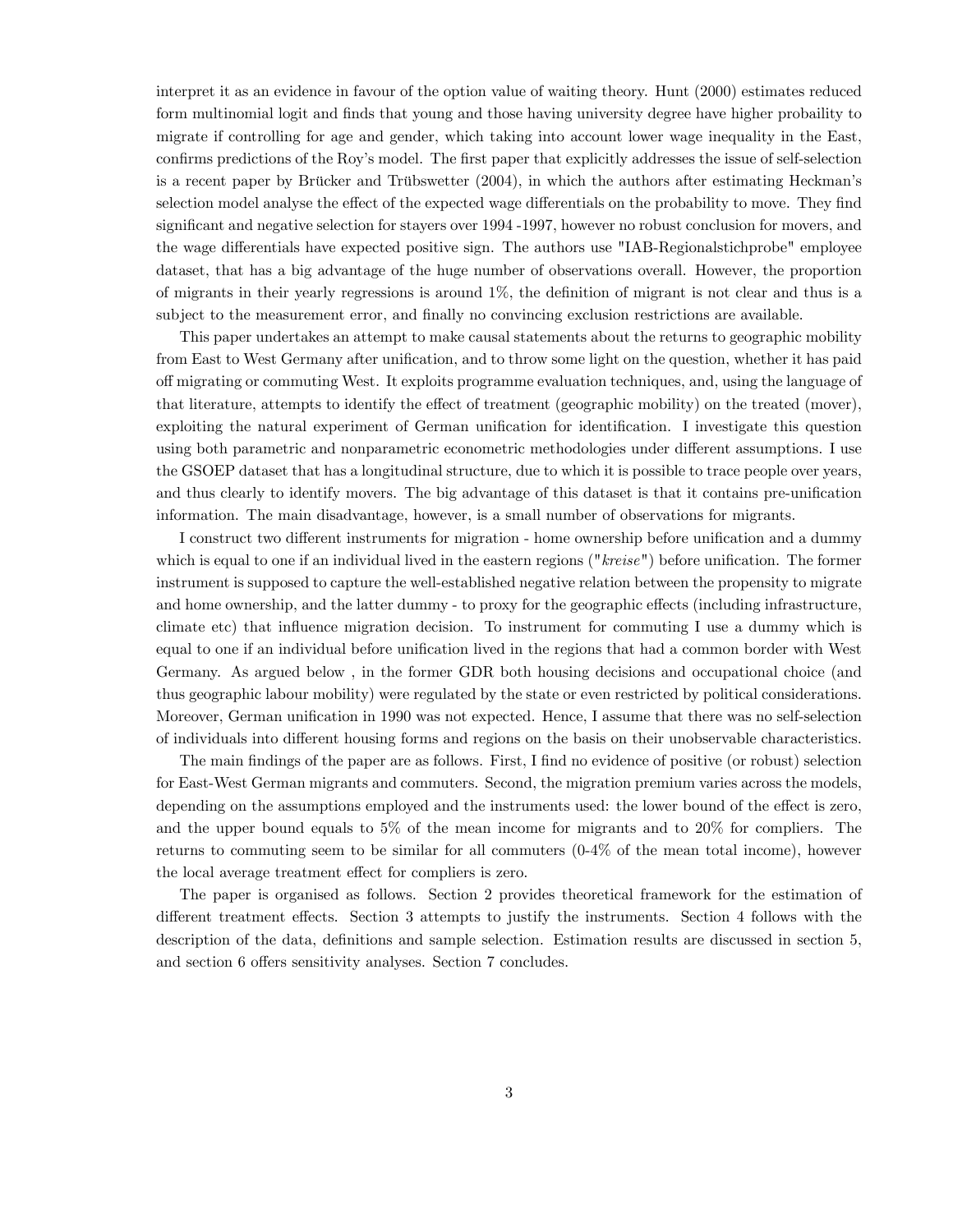#### 2 Econometric methodology

The model employed in this paper is the potential outcomes model used in the literature on programme evaluation. Let  $Y_{1i}$  and  $Y_{0i}$  denote individual is *potential* income with and without treatment. Let the conditional expectation of these variables be given by a single index  $X_i \beta_k$ , where  $\beta_k$  are unknown parameters and  $k = \{0, 1\}$ . Then:

$$
Y_{1i} = X_{1i}\beta_1 + \varepsilon_{1i} \tag{1}
$$

$$
Y_{0i} = X_{0i}\beta_0 + \varepsilon_{0i} \tag{2}
$$

where  $E(\varepsilon_{1i}) = E(\varepsilon_{01}) = 0$ . Let  $D_i = 1$  if individual i has recieved a treatment (here: is a mover), and  $D_i = 0$  otherwise. We observe income only in the one state or the other, but never both, i.e.  $Y_i(D_i) = D_i Y_{1i} + (1 - D_i) Y_{0i}$ . After substitution and some manipulations one can derive the following model:

$$
Y_i = \alpha_0 + X_i \beta + \Delta_i D_i + \eta_i \tag{3}
$$

where the "unconditional" error term has a zero mean. Note that in this model there are potentially two sources of unobserved heterogeneity: one that influences both the decision to move and labour market outcomes of individuals (heterogeneity in  $\eta_i$ ), and another that is related to the idiosyncratic gain from migration (heterogeneity in responses to treatment  $\Delta_i$ ).<sup>3</sup>

Assume further that there exist costs of migration  $C_i$ , in which there is some component that affects the decision to move, but does not affect incomes directly. Individual select himself into treatment only if his net income in the treatment status is greater than the one without treatment, i.e. the following selection rule applies:

$$
D_i = I(Y_{1i} - Y_{0i} - C_i > 0) = I(Z_i\gamma + u_i > 0)
$$
\n<sup>(4)</sup>

where  $Z_i$  is a vector of exogenous variables,  $\gamma$  are the reduced form parameters and  $E(u_i) = 0$ . The errors  $(\varepsilon_{1i}, \varepsilon_{0i}, u_i)$  are assumed to be correlated with covariances  $\sigma_{ki}$ . The self-selection works through this correlation in the errors.<sup>4</sup>

The effect of interest in this study is an average effect of treatment on the treated (ATT), since it answers an interesting policy question about the returns to geographic mobility for those who have actually migrated. Formally it can be written as follows:

$$
ATT = E(\Delta_i | Z_i, D_i = 1) = E(Y_{1i} - Y_{0i} | Z_i, D_i = 1) =
$$
  
=  $E(Y_{1i} | Z_i, D_i = 1) - E(Y_{0i} | Z_i, D_i = 1) =$   
=  $E(\Delta_i) + E(\eta_i | Z_i, D_i = 1)$  (5)

where the effect is the difference between actual outcome for movers and a counterfactual outcome for movers had they stayed. It equals to the average effect for a random person in the population plus the idiosyncratic gain from treatment (the returns to unobservables), and there is no a priori reason to expect  $E(\eta_i | Z_i, D_i = 1) = 0$ . Thus, OLS estimation of (5) provides biased and inconsistent estimates.

 $3$ This is a so-called "random coefficients model" that does not restrict heterogeneity in the population.

<sup>&</sup>lt;sup>4</sup>This model is an extended version of Roy's (1951) model of comparative advantage, or the Heckman and Honore's (1990) model.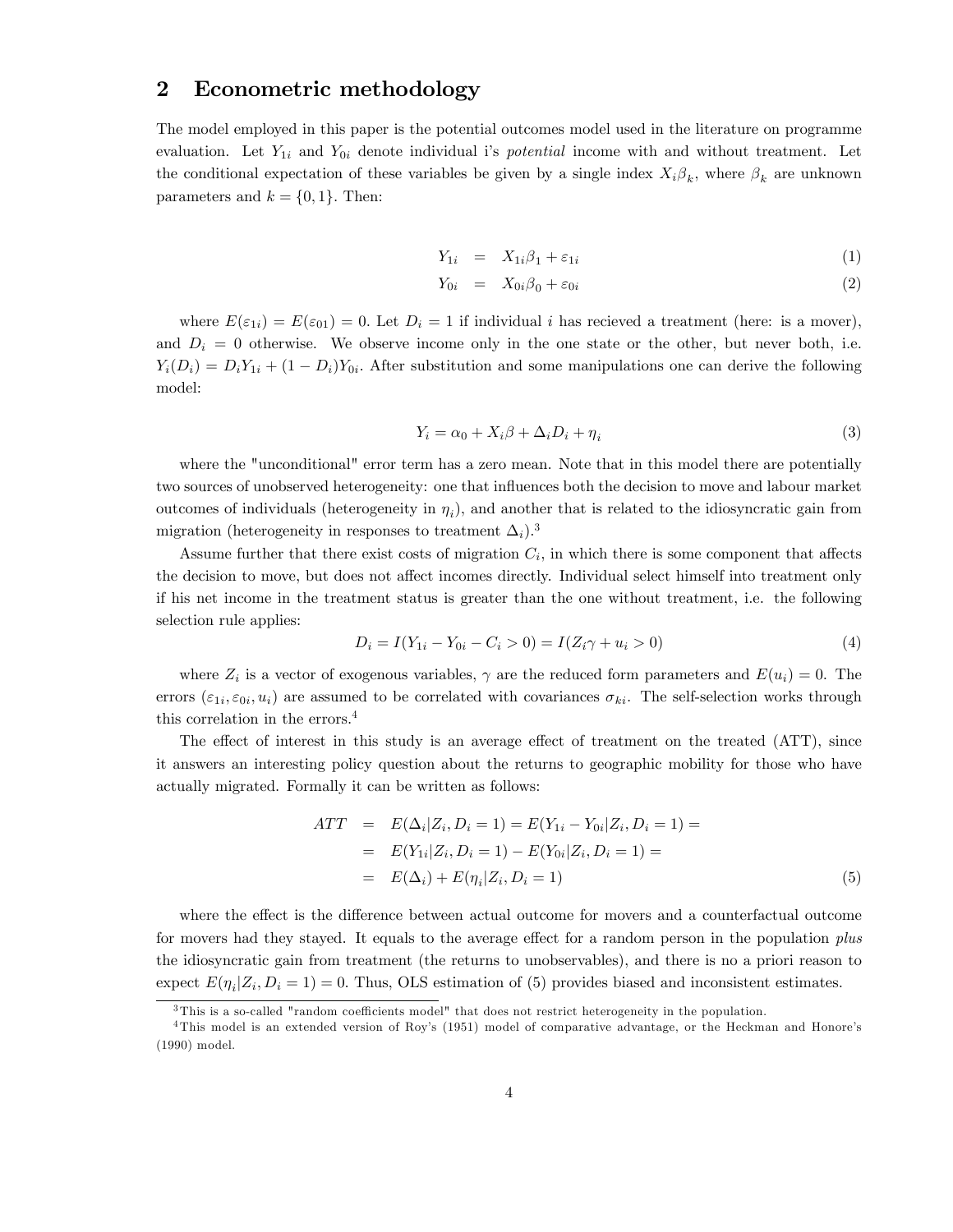For further analysis we can rewrite the above model as follows:

$$
Y_{ki}^* = X_i \beta + \varphi_{ki}(Z_i \gamma) + \xi_{ki}
$$
\n
$$
(6)
$$

$$
D_i = I(Z_i \gamma + u_i > 0) \tag{7}
$$

$$
Y_i = D_i * Y_{ki}^* \tag{8}
$$

where a control function  $\varphi_{ki}$  corrects for the omitted variables bias and brings the conditional mean of the error back to zero.

The treatment effect on the treated can then be calculated as a difference between the actual and the counterfactual outcomes, augmented by the selection correction terms (see Maddala, 1983):

$$
ATT = \widehat{Y}_{1i} - \widehat{Y}_{0i} = W_{1i}\widehat{\theta}_1 - W_{1i}\widehat{\theta}_0
$$
\n
$$
\tag{9}
$$

where  $W_{1i}$  are vectors of observed characteristics (including the correction terms) for movers, and  $\theta_k$ are vectors of estimated parameters for two subsamples.<sup>5</sup>

In what follows I briefly discuss the advantages and disadvantages of different parametric and nonparametric estimation techniques that can be exploited to estimate the partially linear model in (6-8).

#### 2.1 Parametric selection model

The specification widely used in migration studies that control for selection bias is related to the representative agent model and is estimated by the two steps procedure of Heckman (1976, 1979). Assuming no idiosyncratic gain from treatment, i.e. that treatment effect operates through the intercept only, the common coefficients model is estimated for two regimes. The model assumes errors to be jointly normal and normalizes  $\sigma_u^2 = 1$ . Then the correction function is the inverse Mill's ratio for each subsample (or the generalised residual from the probit model for the whole sample<sup>6</sup>):

$$
\varphi_i(Z_i \gamma) = \lambda_i(Z_i \gamma) = D_i \frac{\phi(-Z_i \gamma)}{1 - \Phi(-Z_i \gamma)} + (1 - D_i) \frac{-\phi(-Z_i \gamma)}{\Phi(-Z_i \gamma)}
$$
(10)

where  $\phi(.)$  and  $\Phi(.)$  are pdf and cdf of the standard normal distribution, respectively.

Note that this procedure does not avoid a problem of identification, since if  $Z_i = X_i$  the identification comes purely from distributional assumptions and non-linearity of the inverse Mill's ratio. In addition, if joint normality assumption does not hold, it will produce inconsistent estimates.

#### 2.2 Nonparametric selection model

The nonparametric sample selection model that imposes no distributional assumptions as well as does not restrict the functional form of the correction function allows to overcome the disadvantages of parametric approach. Estimation of such model is considered in Das, Newey and Vella (2003), building on prior work by Newey  $(1988)^7$ . The identification requires exclusion restrictions, and the model is identified up to an additive constant. The approach amounts to estimating in the first step conditional probability

<sup>5</sup>Vella (1988) shows that it is important to include the correction term in the matrix of regressors when generating the conditional expectations in the models with selectivity bias.

<sup>6</sup> See Vella and Verbeek (1998).

<sup>7</sup>Alternatively, one might use the semiparametric estimators of Robinson (1988), Ichimura (1993) and Klein and Spady (1993).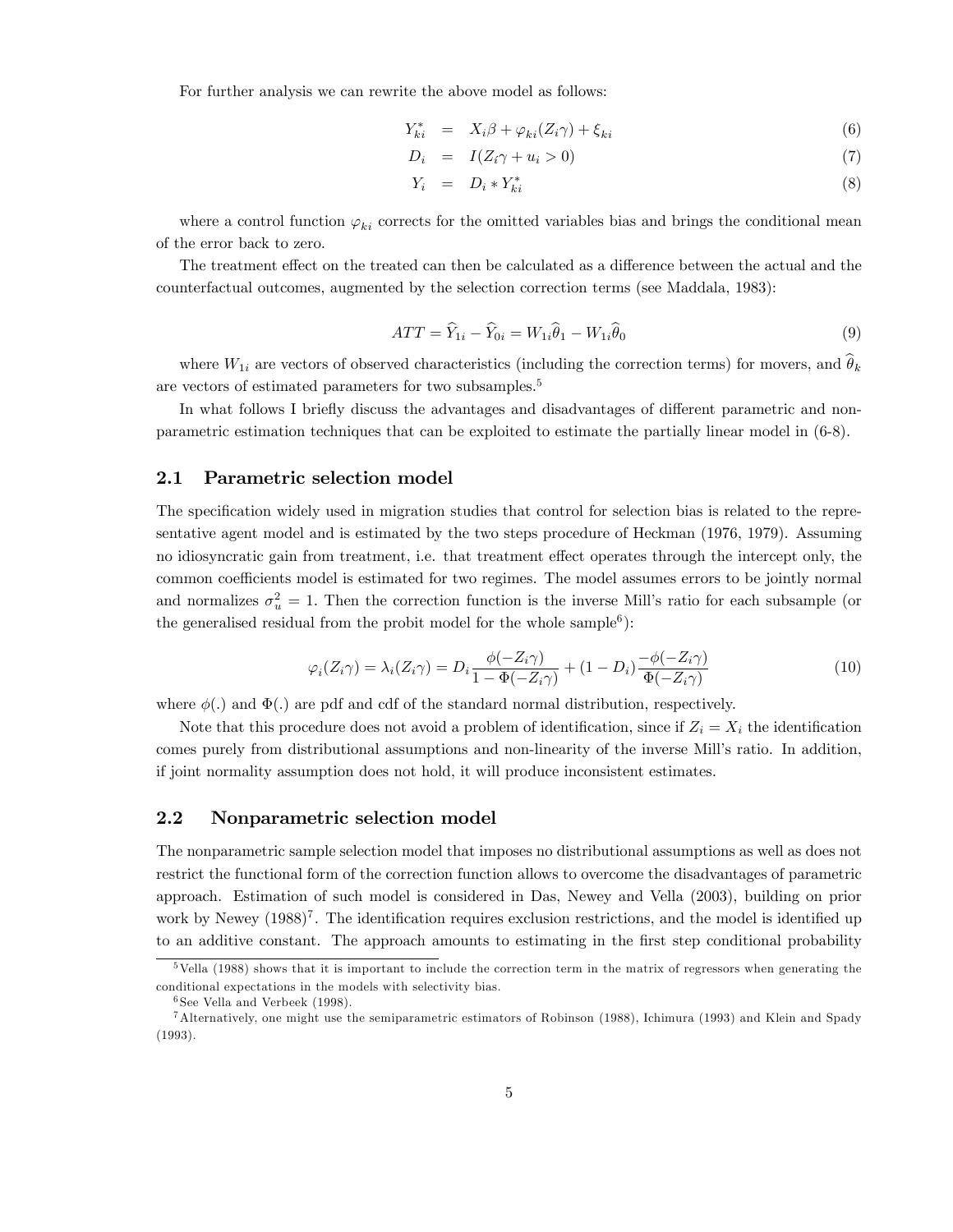of selection (propensity score), and in the second step approximating the correction function  $\varphi_i(z)$  with polinomial series. The number of the correction terms can be chosen using leave-one-out-cross-validation criterion. It is the sum of squares of forecast errors, where all the other observations were used to predict each single observation, and the specification with the smallest sum of forecast errors is chosen.

However, for the purpose of this paper the estimation of the intercept is crucial. Here I use two semiparametric estimation techniques of the intercept developed by Heckman (1990) and Andrews and Schafgans (1998). Both of them use "identification at infinity" argument, which means monotone increase of the treatment probability with increasing values of the propensity score.<sup>8</sup> A certain treshold value  $b$ has to be chosen that determines when the probability of treatment equals (almost) 1. Andrews and Schafgansís (1998) estimator is argued to be more general, since instead of using an indicator function it uses a certain smoothing function that gives observations with higher index values a higher weight. Both approaches, however, have the same disadvanatges: they use only a subsample of the treated and non-treated individuals, and there exists no formal rule for a choice of the treshold value.

#### 2.3 LATE

Note that the model in (6-8) can be rewritten as endogenous dummy model. Then, making no restrictions on unobserved heterogeneity and no distributional assumptions, Angrist, Imbens and Rubin (1996) provides assumptions for identification and estimation of the Local Average Treatment Effect (LATE) causal treatment effect for the subpopulation of compliers  $9$ .

Stable Unit Treatment Value assumption rules out general equilibrium effects. Thus, potential incomes, mobility status and residence of individual  $i$  are unrelated to the potential incomes, mobility status and residence of other individuals. It seems plausible since movers constitute only a small fraction of the population. However, it can certainly be disputed, referring, for example, to the network effects and family ties. Random Assignment assumption requires individuals to have the same probability to own a house and not to own one, or to reside in any "kreise" before unification. To the extent that individuals have not self-selected into different home ownership statuses and into the 'good' and 'bad' regions in the centrally planned economy on the basis of their unobservable characteristics, this instrument satisfies this assumption (see Section 3). Exclusion Restriction assumption implies that home ownership and residence before unification affects incomes only through migration, and proximity to the west border before unification affects incomes only through commuting, i.e. the assignment to treatment must be strongly ignorable. This assumption can be justified referring to the absence of unemployment and compressed wage distribution in the centrally planned economy of East Germany (see Section 3). There must exist also a Nonzero Average Causal Effect of  $Z$  on  $D$ . Indeed, it is shown in Section 4 that there exists significant and negative correlation between pre-unification home ownership and migration, significant positive correlation between living in the eastern regions and migration, and significant positive relation between border with the West dummy and the probability to commute.<sup>10</sup> Finally, the assumption of *Monotonicity* 

<sup>&</sup>lt;sup>8</sup>Thus, for individuals with high index values there is (almost) no selection bias. The selection bias  $\varphi_i(z) = E(\varepsilon_i | Z_i, D_i =$ 1) =  $E(\varepsilon_i | Z_i) = 0$ , because  $Z_i \gamma$  implies  $D_i = 1$  for the highest index values.

 $9$ Angrist (2004) shows that it is in principle also possible to calculate the effects for other subpopulations under certain homogeneity assumptions.

 $10$  Note that the majority of migrants are coming from Saxony, which is defined as "east", and the majority of commuters are coming from the border regions. This is consistent with aggregate data on the distribution of immigrants (see Heiland, 2004).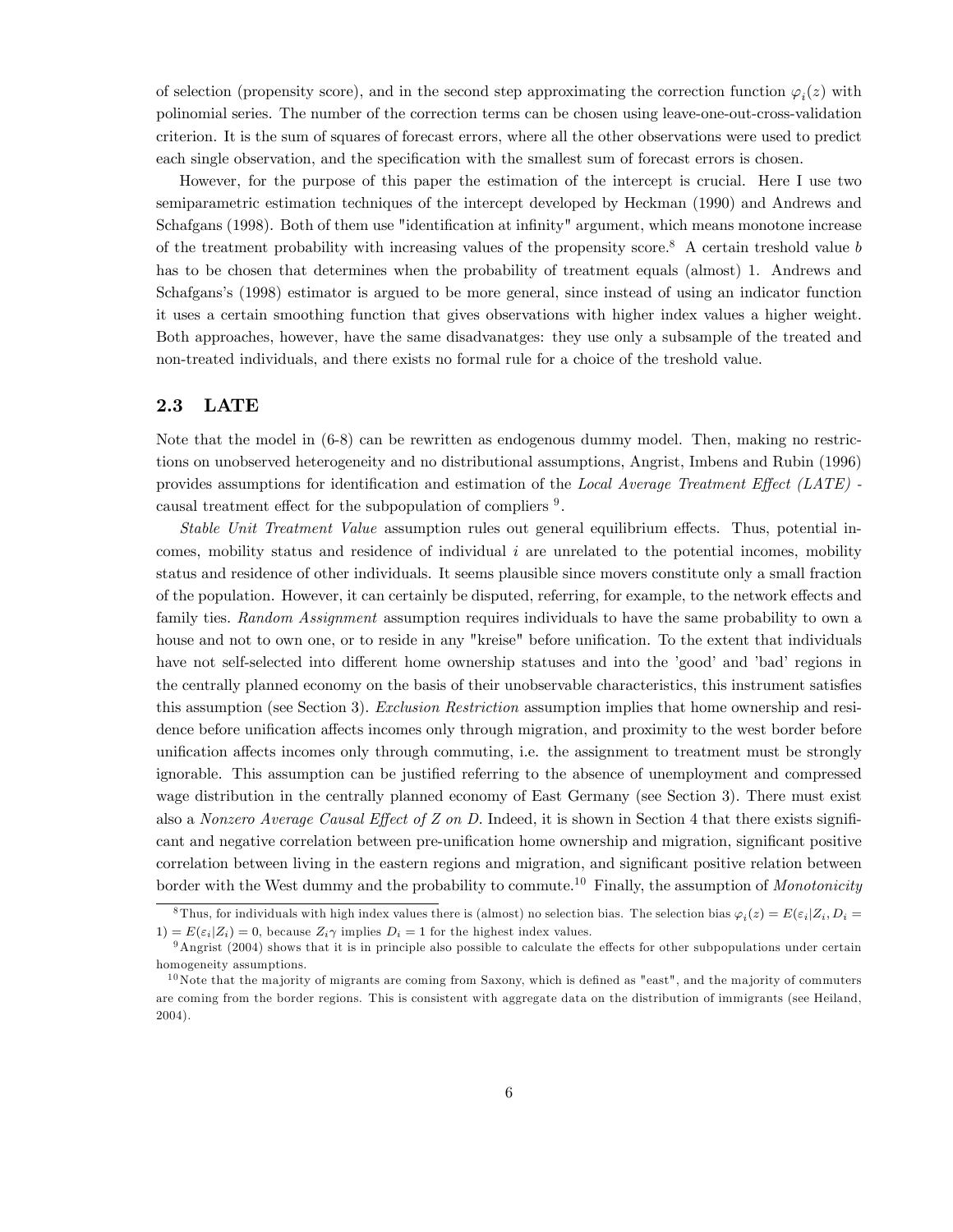rules out the existence of *defiers*, i.e. individuals who do the opposite of their assignment. It means that there exists noone who would migrate if he would have owned a house before unification or lived in the western regions of East Germany before unification, and there exists noone who would commute if he would have lived far from the border.

LATE has been criticised for two reasons: first, it is identified only for a small fraction of population, which is unobservable, second, it is instrument-dependent and usually is unable to answer policy questions (see for instance, Heckman, 1997).

### 3 Are the instruments legitimate? [to be extended]

In order to make causal statements about the returns to geographic mobility, it is important to justify the validity of the instruments and the exclusion restriction assumption. Unfortunately, this assumption cannot be tested, and one has to rely on the available general facts. To be a valid instrument, pre-unification home ownership and residence dummies must affect income only through migration or commuting, i.e. they must be uncorrelated with any nonignorable confounding factors that affect income. This could be justified referring to the structure of centrally planned economies.

In GDR, as in any communist societies, the income distribution was compressed and the oficial unemployment was absent, since workers were kept ineficiently in the companies even if they were unproductive, or the government quickly found a new job for anybody who might have been displaced in order to achieve the goal of full employment. Overall, the significant missalocation of labour in the centrally planned economies is well known<sup>11</sup>. Fuchs-Schündeln and Schündeln  $(2004)$  in their study on precautionary savings in Germany report that in 1988, the average net income of individuals with a university degree was only 15% higher than that of blue collar workers. Also, intersectoral differences in net incomes were minimal, amounting to only 150 Marks per month on average with an average monthly income of around 1,100 Marks in 1988. Wage inequality as measured by the Gini coefficient was also very low.

Moreover, housing and occupational choices, and thus geographic labour mobility in the former GDR was restricted and job offers usually were made to the individuals by the central planner right after their completion of education and according to some socialist plan. In fact, only a certain quota of students was allowed to complete the last two years of high school, which were necessary to attend university (Fuchs-Schündeln and Schündeln, 2004). Additional criteria were membership in the official youth organisation, political tolerance and family background (ibid). Thus, it was left little if anything at all to the individual abilities and motivation of persons.

Finally, the fall of the Berlin Wall in 1989 could not been predicted. Thus, to the extent that individuals have not been self-selecting into occupations, home ownership statuses and into the 'good' and l'ordination on the basis of their unobservable characteristics, these instruments provide the exogenous source of variation in migration and commuting, and the assignment to treatment is strongly ignorable.

### 4 Data, definitions and sample selection

The data used in this paper is extracted from the public use file of the representative German panel household survey (GSOEP). I merge it with the confidential geographical coding on persons' place of

 $11$  See for instance Burda (1991) for the description of GDR's labour market, Kruger and Pischke (1995) for a comparison of East and West German labour markets before and after unification.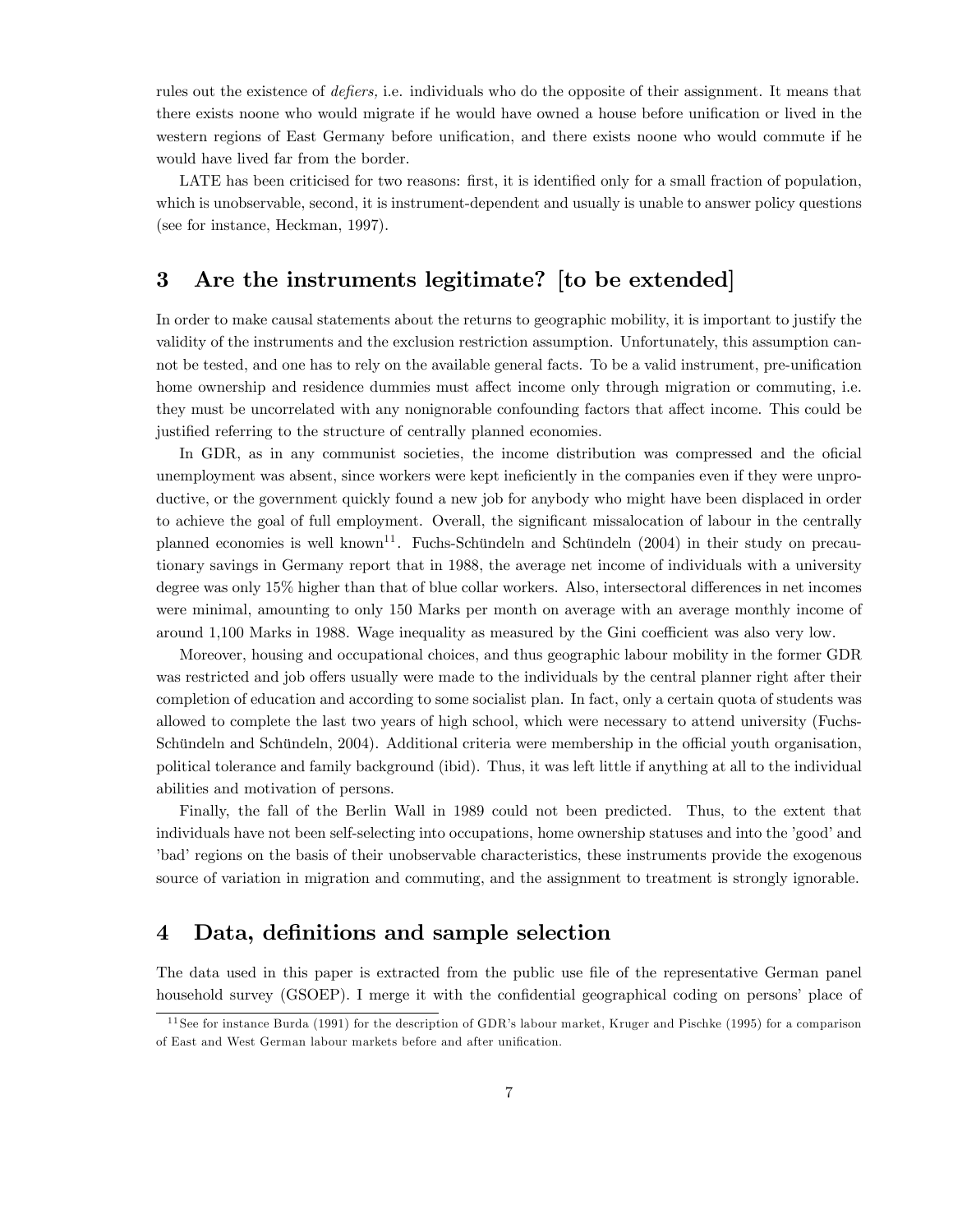residence to construct the instruments. Due to the GSOEP's longitudinal structure, it is possible to identify and trace movers and their incomes after they have moved to western Germany as well as to compare them to those who have stayed in eastern Germany. Another advantage of this dataset is that the Örst wave of the eastern sample was drawn in June 1990, i.e. before monetary union and formal unification took place, and thus it provides a unique opportunity to use pre-unification data to construct the exogenous source of variation in mobility. The main disadvatntage of the dataset, however, is small number of observations for movers.

The instruments used in this study are the pre-unification home ownerhip and geographic residence of an individual. For migration, I construct a dummy which equals one if an individual was a home-owner in 1990 and zero otherwise, and a dummy which equals one if an individual resided in the eastern regions (" $kreise"$ ) before unification.<sup>12</sup> For commuting, an instrument is equal to one if an individual resided in a region that had a common border with West Germany or West Berlin before unification.

Individual is defined as a migrant if he has changed his residence from East to West Germany at least once during 1990-2001, otherwise he is a stayer.<sup>13</sup> Individual is a commuter if his region of work is West Germany in any of the years 1990-2001. Note that defining migrants in this way I have to include ex-commuters within 'stayers', and defining commuters - actual and potential migrants within 'stayers'. However, dropping them from a control group would introduce a selection problem. Thus, I interpret the results below as a sort of lower bound, since the population of 'stayers' includes persons who earn western wages, and the returns to mobility would be higher comparing movers only with the actual stayers in the East.

The definition of income is not trivial in such study. Theory suggests that while making a decision to migrate, an individual takes into account his total lifetime income, and empirical studies Önd that an individual needs some time in the destination region to recieve the returns to migration (the so-calle "assimilation period") and that the life-cycle earnings growth is important.<sup>14</sup> In order to be consistent with the theoretical definition of lifetime income, as well as willing to avoid the problem of transitory income drop right after move and to save observations, I have used the mean of annual incomes as a dependent variable<sup>15</sup>. For migrants, I average over the available years for stayers, and over the available years after the individual move. For commuters, I again average over the available years for stayers, and over the years during which an individual commutes. Total annual income is defined as the sum of labour income (sum of wages, income from the second job and self-employment earnings) and various social security benefits (such as unemployment benefits, maternity benefits etc), excluding pensioners and students. The mean income is set to missing only if information on all components is missing. Moreover, I exclude the obvious outliers from the sample, i.e. individuals with the average annual income less than 1000 DM (19 observations) or greater than 130000 (5 observations)<sup>16</sup>. All incomes are inflated to 2001

 $12$  In order to construct the "eastern" dummy I have divided East Germany into two almost equal parts, so that 85 "kreise" belong to the eastern part. However, there is of course a certain degree of arbitrariness in this definition.

<sup>&</sup>lt;sup>13</sup> Such period-based definition of migrants has a long history and is common in migration studies (see for instance Grant and Vanderkamp, 1980 (6 years), Pessino, 1991 (10 years), Tunali, 2000 (10 years), Ham, Li and Reagan, 2004 (17 years).

 $14$ The problem of using single year's observation on income has been recognised in migration studies (see, for instance, Yankow (2003) and references there). See Greenwood (1997) for a more complete discussion on the potential biases and Yankow (1999) and Rogers and Rogers (2000) for the attempts to capture the long-term earnings effects and time profiles of the earnings of migrants. The former finds that migrating pays-off after ??? years, and the latter - after 6 years.

 $15$  Similar cumulative definitions are used in Siebern (2000) for a study of the returns to job mobility, Heckman and Carneiro (2002) and Carneiro and Lee (2004) for returns to education.

 $16$  The rationale for this restriction is purely logical. I have experimented with the lower treshold being 100, 500 and 1000 DM, and the upper treshold being 100 000 DM. I have also done the so-called 'winsorising' procedure, in which 2.5% of the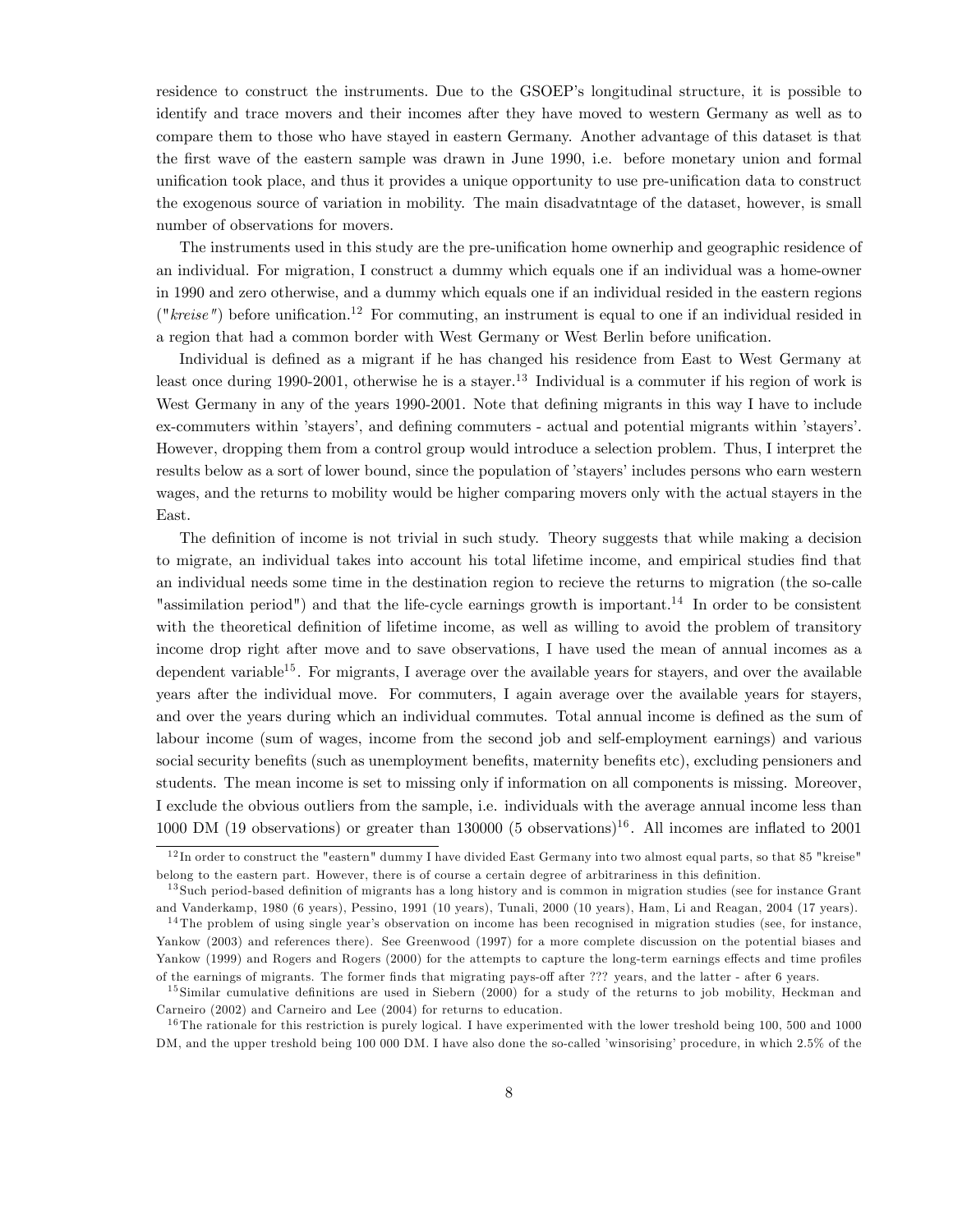and expressed in DM.

Initially, in GSOEP there are 607 migrants from East to West Germany during 1990-2001. However, among them there are westerners going to the East and then returning West and those who have joined the panel later and for whom there is no data on their residence in 1990. Thus, I restrict the sample to persons who were living in East Germany at the time of the first survey. The number of migrants drops to 421. Among them there are around 20% of the return and/or multiple migrants, whom I also drop and do not analyse separately in this paper due to the insufficient number of observations, unclear lifetime income definition, and since I am interested in the returns to permanent migration.<sup>17</sup> Recognizing, however, that the exclusion of multiple movers could bias the results, I also estimate the models using data from all migrants (single and multiple), and the results change little (see robustness checks).

Finally, I also drop the remaining 6 persons who are over 60 years old in 1990, and take the incomes of persons who are 18 years old and older in every year. I use individuals with non-missing information on the explanatory variables. The final sample sizes vary with the specification used, and in the most restricted specification is 2981 observations for a sample with migrants (177, or around  $6\%$  of whom are migrants), and 2955 observations for a sample with commuters (432, or around 15% of whom are commuters).

Figure 1 shows the number of all East-West movers in the initial dataset and in the most restricted samples. In line with the aggregate data on migration, this figure indicates that the number of migrants was large right after unification, then decreased, but tend to increase again since 1997. Commuting seems to follow the opposing trend. Kernel densities of average total annual incomes for migrants and stayers and commuters and stayers are shown in Figure 2. As expected, the distribution of incomes for stayers in the East is more compressed than the one for movers in the West, and there are more both migrants and commuters in the upper tail of the income distribution.

Descriptive statistics for the key variables used in this study is given in Table A1 in the Appendix. The first two columns show means and standard deviations for migrants and stayers, the last two - for commuters and stayers. As can be seen from the table, all movers on average have higher total annual income than stayers. Migrants, compared to stayers, tend to live in the eastern regions and not to own a home in 1990, and commuters tend to live in the border regions in 1990. As expected, all movers are younger and better educated than stayers and there are more singles and university graduates among movers.<sup>18</sup> There are more males among commuters, however surprisingly more females among migrants (this, however, could be a result of a 'tied migration'). On the other hand, there are less individuals with any kind of vocational training among any movers, less blue-collar workers among potential migrants, and less public sector and white-collar employees among potential commuters. Table A1 presents some systematic differences betwen movers and stayers. Thus, there is reason to suspect, a priori, that selection will be an issue that must be addressed to estimate the effect of mobility on income for those who move.

Finally, before using different models to estimate the effect of moving, it is important to establish that they can explain the pre-move differences between the incomes of future movers and stayers by differences

outliers from both tails were given the closest neighbourís value; I also have kept all individuals in the sample. The results were not much affected.

<sup>&</sup>lt;sup>17</sup> See for example, Rogers and Rogers  $(2000)$  who use the same procedure in their study.

<sup>&</sup>lt;sup>18</sup> The fact that there are more university graduates among potential movers before treatment is disturbing. It is also precisely this difference that accounts for a difference in pre-treatment income. One could refer to the fact that in GDR even in the educational system political tolerance meant more than individual abilities (see Section 3). Or to argue that after controlling for regional economic variables, one also control for the average regional ability levels. However, to explore the issue further one needs to split the sample by university degree and to reestimate all the models.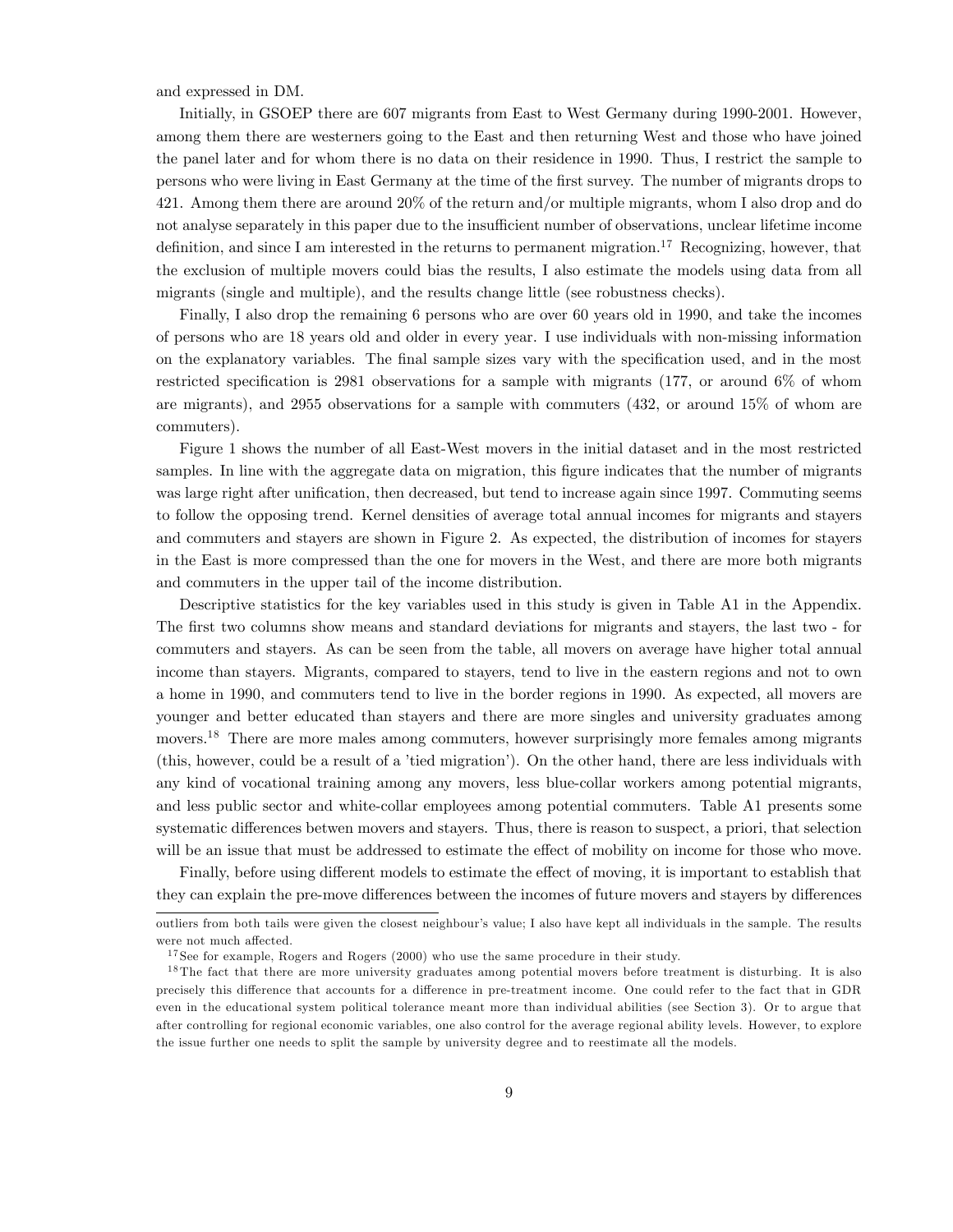in their characteristics<sup>19</sup>. As can be seen from Table A1, pre-treatment individual and family incomes are slightly higher for movers (though the differences in both incomes are not significant at  $5\%$  level for migrants, and the difference in the household incomes is not significant at  $5\%$  level for commuters), and this difference is probably due to the differences in education between the two groups. However, this difference may also be due to timing. In 1990 the transformation in East Germany has already started, thus allowing more educated and more able individuals to earn more. Ideally, one would need to have pre 1989 data, however it is not available in the GSOEP. Therefore, here I have to rely on the well established fact that the income distribution in GDR was very compressed and differences in incomes were almost absent. This confirms that the pre-treatment incomes of potential movers and stayers were equal. Nevertheless, I also perform a test developed in Gabriel and Schmitz (1995). I estimate a linear regression model for 1990 income as a dependent variable, in which a dummy indicates if a person is future mover or not. If movers have characteristics not included in the regressors that affect both their earnings and their propensity to move, the coefficient on dummy will be significantly different from zero. I found that the coefficient on future-mover dummy was not significantly different from zero for migration equations.

### 5 Discussion of estimation results

I use standard Mincerian semi-log specification of the income functions. Such variables as experience, education and marital status in 2001 are endogenous due to both unobserved heterogeneity and reverse causality, and regressing on them can result in spurious correlation. Therefore, in my preferred specification I use only exogenous variables, such as sex, age and its square (as a proxy for experience) and the predetermined pre-move marital status (as a proxy for migration costs) and human capital variables in 1990 (extended model). I also estimate all the models without human capital regressors in the structural equations (restricted model).

Table A2 in Appendix provides tests of the instruments. The correlation between pre-unification home ownership and propensity to migrate is negative, and the one between living in the eastern "kreise" in 1990 and propensity to migrate is positive. The former captures the well known costs of migration, the latter - macro and geographical effects that affect mobility. Border with the West dummy has a large positive impact on the probability to commute and indicates that geographic proximity is important for the decision to commute.<sup>20</sup> As can be seen from the table, all instruments seem to qualify as "strong" ones according to Stock, Wright and Yogo's  $(2002)$  definition.<sup>21</sup>

#### 5.1 Results for migration

Assuming no idiosyncratic gain from migration and willing to compare my results to the existent literature, I Örst estimate standard Heckmanís selection model. First stage probit estimates (see Table A3 columns 1-2)) confirm that on average younger and those having university degree are more likely to move West,

 $19$ The importance of such test is stressed in Lalonde (1986) in his discussion of how to calculate the effect of training programms using nonexperimental data.

 $^{20}$ Hunt (2000) also finds strong positive correlation between border with the West dummy and propensity to commute in her multinomial logit estimations.

 $^{21}$ As a rule of thumb, to be considered "strong", the t-statistics of the instrument should be not less than 3.5 and the F-statistics - not less than 10 (see Stock, Wright and Yogo, 2002).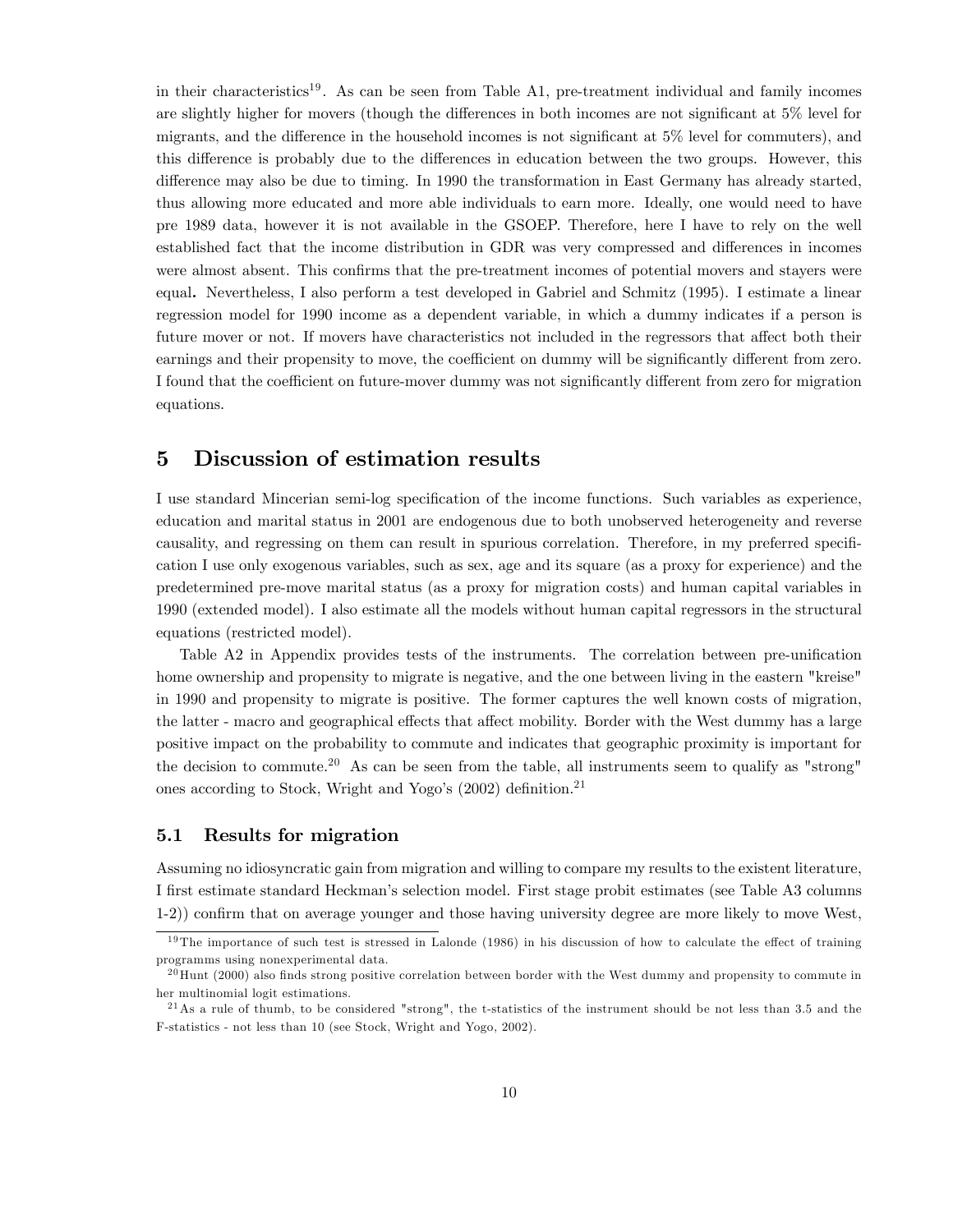consistent with the expectations and in line with previous migration studies.<sup>22</sup> Probit marginal effects (not reported) indicate that additional year decreases probability of moving by 0.2 percentage points, while having a university degree increases the likelihood of moving West by 3 (4) percentage points if eastern dummy (home ownership) is used. Living in the eastern regions before unification increases probability of migrating West by 3 percentage points, and owing a house in 1990 decreases it by 4 percentage points. Contrary the expectations, males are 1 percentage point less likely to move West, however as mentioned above, this may be the effect of a "tied migration". Vocational education is insignificant predictor of the decision to move, and marital status variable has expected negative sign, but is also insignificant. These results, however, are in line with the findings in Hunt (2000) where the same dataset was used. In addition, employment in the government sector in 1990 has a positive sign, but is also insignificant. Finally neither blue or white collar occupation in 1990, not the state's unemployment rate affect probability to move West.

In the second stage I estimate structural income equations. Standard errors in the second stage are corrected both for heteroscedasticity and generated regressors (see Heckman (1979), Greene (1981), Newey (1984)). Heckmanís second stage estimates for migrants (see Table A4 ) suggest that males have higher total income than females, experience as proxied by age and its square has traditional concave profile, and university graduates in 1990 earn more. This is in line with previous study of Brücker and Trübswetter (2004). However, neither vocational education nor occupational dummies are significant for movers, suggesting that partly human capital aquired in the centrally planned economy is not transferable / valuable in the West. Being married in 1990 reduces the ex-post income of movers. The coefficient on the inverse Mills ratio is insignificant if eastern dummy is used as an exclusion restriction, suggesting no correlation between the error terms of the two equations, and thus no selection for movers. This is partly consistent with Brücker and Trübswetter  $(2004)$ , since they found no significant (at 5%) selection for movers in three out of four regressions. However, using home ownership in the first step suggests positive and marginally significant self-selection for movers. Estimates for stayers suggest that on average male stayers have higher total income than females, university graduates earn more, experience has expected sign, those who had vocational degree and were working in the blue-collar, and much more so in the white-collar, occupations in 1990 earn more in the East. Interestingly, those who were employed in the government sector in 1990 have also higher total income. No robust conclusion exists regarding marital status in 1990 and state's unemployment rate. Again, in line with Brücker and Trübswetter  $(2004)$ , I find negative and significant coefficient on the inverse Mills ratio for stayers if eastern dummy is used in the first step.<sup>23</sup> The negative sign of lambda for stayers implies that they are *positively* selected: the people who stayed earned more, ceteris paribus, in the origin than the movers would have done if they had stayed. This result, however, is inverted when home ownership dummy is used as an exclusion restriction: lambda for stayers is insignificant in the restricted model and has a positive coefficient in the extended model, implying negative self-felection of stayers. Finally, to test the normality assumption I use conditional moment test (see Newey (1985), Pagan and Vella (1989)). To execute the test I construct the relevant moment conditions (3rd and 4th moments) and regress them on a constant and scores from probit. Standard errors on constants suggest that I can reject normality when eastern dummy is used as an exclusion restriction.

To estimate nonparametric two stages sample selection model of Das, Newey and Vella (2003), I

 $22$  Note, however, that when age squared is added to the probit regression, both age variables become insignificant.

 $23$  Pessino (1991) finds similar results regarding self-selection of stayers in Peru.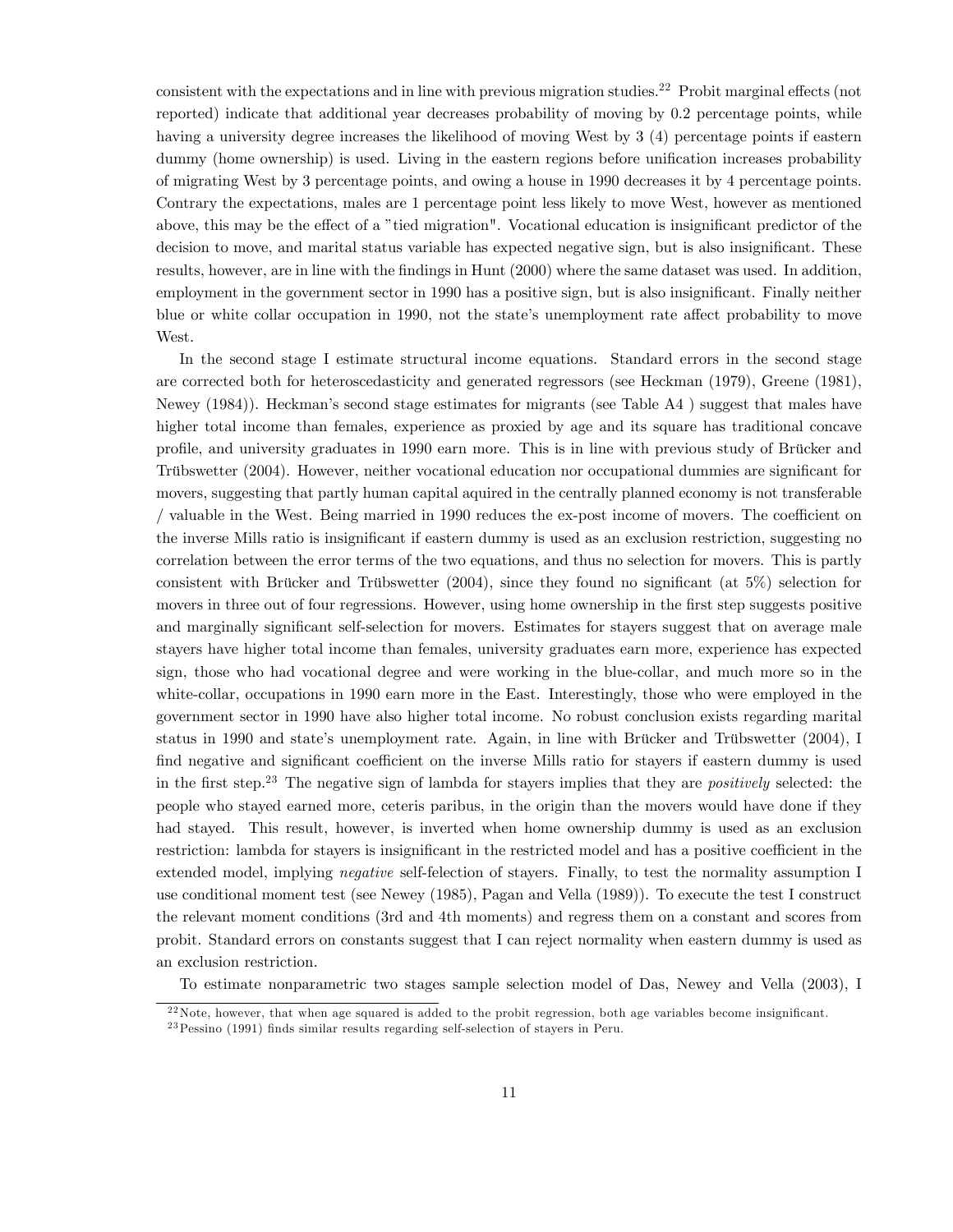estimate linear probability model in the first stage without imposing any distributional assumptions (see Table A3 columns 3-4) and construct predicted probabilities. I then use these estimated propensity scores as a correction function in the second stage, and choose the order of the correction polinomials according to the leave-one-out cross validation criterion. I also trim on propensity scores as is suggested in Das, Newey and Vella (2003). The cross validation criterion suggests no propensity score specification for movers and polinomial of order 5 for stayers in both restricted and extended models if eastern dummy is used as an exclusion restriction, and linear correction function for movers and polinomial of order 2 (4) if home ownership dummy was used (see Table A5). Table A6 shows the nonparametric second stage estimates. The model is identified up to an additive constant, thus in order to calculate treatment effects I also estimate consistently the intercept using both Heckman's (1990) and Andrews and Schafgan's (1998) estimation methods.<sup>24</sup> Standard errors are calculated according to the variance-covariance formula in Das, Newey and Vella (2003) and are corrected for both heteroscedasticity and generated regressors. The coefficients on covariates for both stayers and movers are quite similar to the parametric Heckman's model, apart of the correction terms. This suggests that normality might not be a problem for the first stage probit estimation, however it may still be problematic for a construction of correction functions in the parametric model (Mills ratios). The value of the treatment effects also changes, since now there are different correction functions in the matrices of the regressors (see below). When normality is not imposed, I again find no significant selection bias for movers and significant and positive marginal effect for the propensity score for stayers when eastern dummy is used as an exclusion restriction<sup>25</sup>. It is not necessary to use the nonparametric model when home ownership dummy is used, since the normality cannot be rejected in the conditional moment test. Nevertheless, I experiment also with using such model and find again evidence of self-selection for migrants and stayers.

Finally, imposing neither distributional assumptions nor restrictions on unobserved heterogeneity and relying on assumptions in Section 2.3, I estimate the model by IV-LATE framework of Angrist, Imbens and Rubin (1996) and compare the estimates to OLS. Table A7 summarizes the so-called intention-totreat effects (reduced form migration and income equations), structural IV and OLS estimates of the effect of migrating (upper panel). Columns  $1$  and  $2$  show the coefficients of the pre-unification eastern regions dummy or home ownership dummy in regressions for migration. Columns 3 and 4 show the coefficients of these dummies in the reduced form income equations (i.e. models that exclude migration). Columns 5 and 6 report the IV estimates of the return to migration, which are the ratios of the corresponding intentions-to-treat effects, and OLS estimates are shown in columns 7 and 8 for comparative purpose. The models in the odd columns are restricted, as they exclude educational and occupational dummies, while the models in the even columns include them.

As can be seen from this table, the use of eastern regions dummy as an exogenous determinant of migration yields IV point estimates that are much higher than OLS coefficients on migration. This can be due to the measurement error in migration variable, or it signals that there exists no positive correlation between the omitted unobservables and income (and indeed, I do not find evidence of the positive selection for migrants in neither parametric nor nonparametric specification). Local average treatment effect for compliers here shows that those individuals who migrate if lived in the eastern regions in 1990, and would have not migrated if lived in the western "kreise", have higher total income afterwards than those

 $^{24}$ I use 50% of the both subsamples as a treshold value.

 $25$  Note that in Heckman's model, contribution of the Mills ratio for a subsample of stayers is also positive, since both the coefficient and the ratio itself have negative signs. If I would have found significant and positive coefficient for movers, this would suggest a negative sorting of stayers as in Roy's model.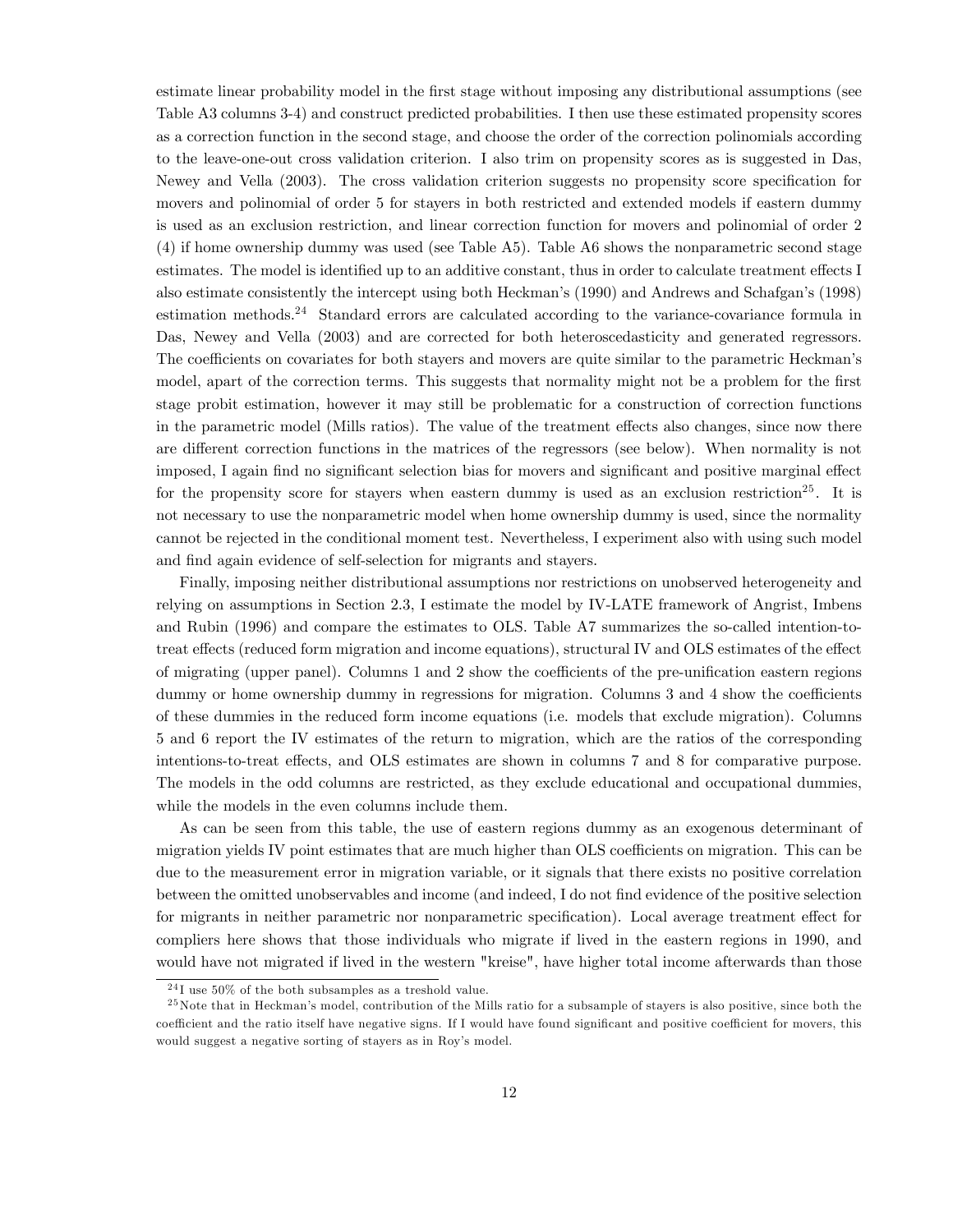who stay in the East. The estimated returns to migration is 13-20% (as opposed to 3% in OLS ) of the mean total income (which approximately equals ten). However, the standard errors of IV estimates are traditionally very large, and the difference between the OLS and IV could be due to the sampling error (in fact, OLS point estimates are within the 95% confidence interval for IV estimates in the extended model). Nevertheless, the value of the IV estimates is statistically significant and is robust to changes in specification. Although the LATE estimates are imprecise, the range of the point estimates is always above the corresponding OLS estimates. When home ownership dummy is used as an exclusion restriction, the corresponding returns to migration are slightly higher than OLS estimates in the restricted model and are negative in the extended model, however they are not statistically significant, suggesting no returns to migration.

Table 1 shows the treatment effects of migration for migrants in different econometric models used. For testing the null of no significance of treatment effects for sample selection models, the t-statistics is calculated similar to the Oaxaca decomposition (Greene, 2000). OLS point estimates are the lowest across all the models and suggest that migrants have migration premium of 3% of the mean total income (which equals approximately ten), while parametric Heckmanís procedure and IV produce the highest effect -  $13{\text -}20\%$  of the mean total income in the models with eastern regions dummy. However, in these models the normality assumption doesn't hold, thus Heckman's procedure produces inconsistent estimates. Therefore, the effect of treatment on the treated ranges within 3-5%, and the local average treatment effect for a subpopulation of compliers is highrer, 13-20%, which is expected, since this is usually a group that benefits most from treatment. With home ownership as an instrument, normality assumption seems to hold, thus not surprisingly both parametric and nonparametric selection models produce similar (insignificant) estimates. LATE in this case is insignificant in the restricted model, and significant only at 12% and negative in the extended model, weakly suggesting that those who migrated if didn't own a house in 1990 and who would have not migrated if did, actually lose from migration. Thus, in this case the effect of treatment is basically zero (apart OLS).

| <b>OLS</b>       | H <sub>2</sub> S | NP <sub>2S</sub>                                              | <b>LATE</b>    | <b>OLS</b> | H2S     | NP2S LATE                 |          |  |  |
|------------------|------------------|---------------------------------------------------------------|----------------|------------|---------|---------------------------|----------|--|--|
|                  |                  | IV=living in eastern regions in 1990                          |                |            |         | $IV = home$ owner in 1990 |          |  |  |
|                  |                  |                                                               | extended model |            |         |                           |          |  |  |
|                  |                  | $0.30^{***}$ $1.62^{**}$ $0.35^{***}$ $1.34^{*}$ $0.30^{***}$ |                |            | $-0.67$ | $-0.09$                   | $-0.887$ |  |  |
| restricted model |                  |                                                               |                |            |         |                           |          |  |  |
|                  |                  | $0.34***$ $2.04***$ $0.50***$ $2.04***$ $0.34***$             |                |            | 0.19    | 0.02                      | 0.53     |  |  |

Table 1: Treatment effects for migrants

Ë

Note: Treatment effects are calculated as shown in Section 3. Dependent variable in all regressions is average annual total income. OLS refers to ordinary least squares regression; H2S - Heckmanís (1976, 1979) two stages sample selection model; NP2S - nonparametric sample selection model of Das, Newey and Vella (2003); LATE refers to the local average treatment effect of Angrist, Imbens and Rubin (1996). In reported nonparametric effect the intercept is estimated by the procedure in Andrews and Schafgans (1998) (others are similar). Restricted model include gender, age and its square, spouse indicator in 1990, state's unemployment rate in 1990 and dummies for missing 1990 information; extended model, in addition to the covariates in the restricted model, include also educational and occupational dummies in 1990. t-statistics is calculated as described in the text. \*\*\* significant at 1%, \*\*significant at 5% or better, \*significant at 10% or better,  $\mathsf{F}$ significant at  $12\%$ .

Overall, several interesting Öndings occur from the estimates. First, if eastern regions dummy is used as an exclusion restriction neither parametric nor nonparametric sample selection model finds significant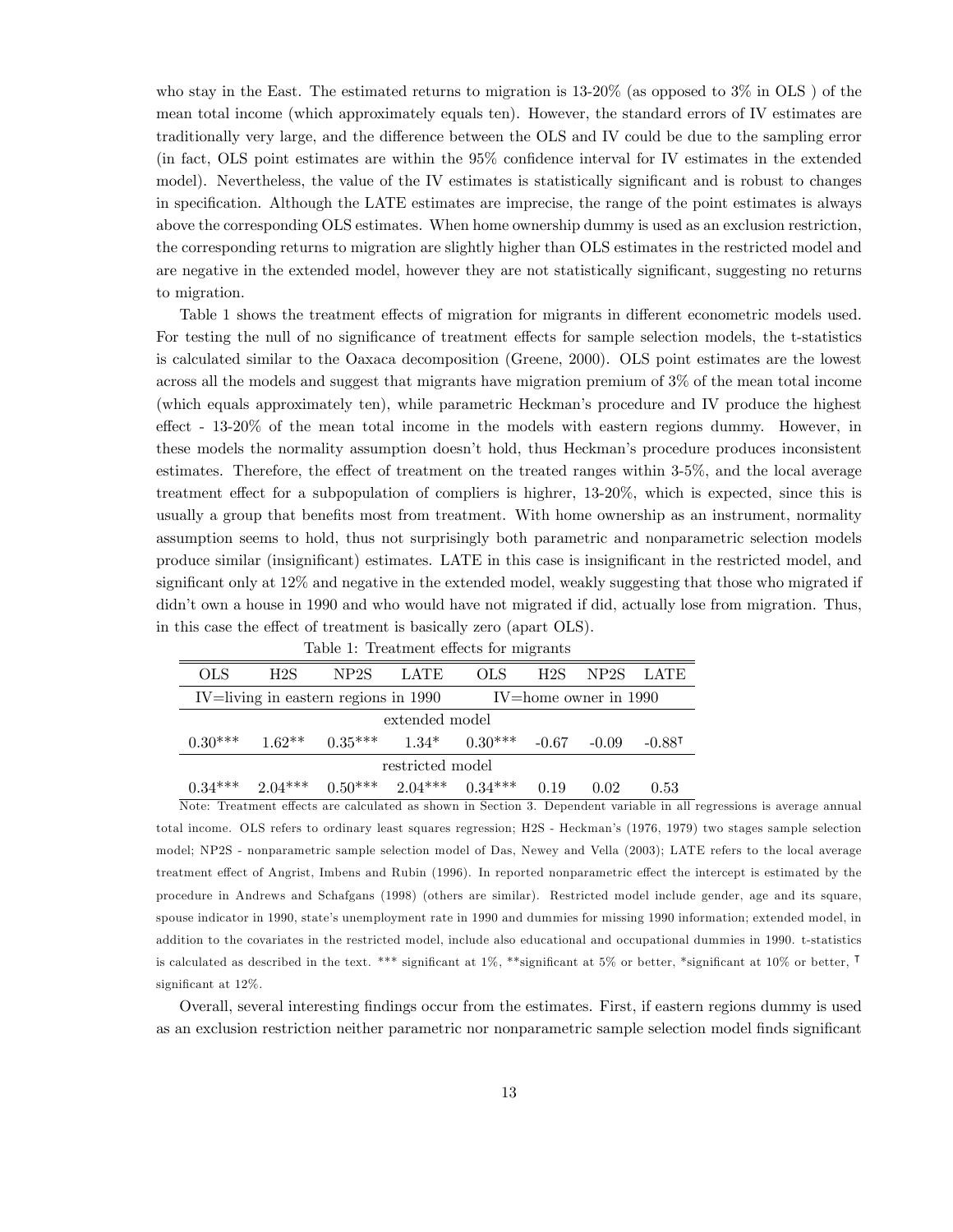selection for East-West German migrants during 1990-2001, and positive selection of stayers, implying that people who stayed earned more, ceteris paribus, in the origin than the movers would have done if they had stayed. When pre-unification home ownership is used as an exclusion restriction, the trend is reversed: positive selection for migrants and insignificant or negative selection for stayers is found in the parametric sample selection model, and the evidence of self-selection is found in the nonparametric model (however no robust conclusions regarding the sign can be made from the latter). Second, the treatment effect for migrants is always significant and positive if eastern regions dummy is used in the reduced form equation. In this case OLS delivers the smallest effect and nonparametric estimates are close to it. Heckmanís parametric estimates are close to LATE, however they cannot be interpreted in the same way. Moreover, normality doesn't hold, meaning that parametric estimates are inconsistent. Local average treatment effect for a subgroup of compliers is higher than both OLS and nonparametric estimates, which is expected, since it shows the effect for a subpopulation which benefit most from treatment. Overall, the treatment effect ranges from  $3 \text{ to } 5\%$  of the mean total income for the treated, and from 13 to 20% for compliers if eastern regions dummy is used. However, the effect is largerly insignificant when home ownership dummy is used as an exclusion restriction. It is even negative (and significant at  $12\%$ ) for compliers, implying basically zero returns to migration in this case. The small or insignificant effect of migration for a lifetime income of migrants may be a consequence of high unemployment in the East, when people move not in search of a higher income, but to escape from unemployment, and it may also be the cause of the return migration to the East.

#### 5.2 Results for commuters

In order to estimate the treatment effects for commuters, I follow the same procedures as with migrants. Reduced form probit estimates (see Table A3 column 5) suggest that on average males, young and those having university degree and living in the border regions in 1990 are more likely to commute West. Interestingly, blue collar workers have also higher probability to commute. And, as expected, individuals from the disadvantaged states (high unemployment rates) tend to commute more. Second stage parametric Heckman's estimates for commuters (see Table A8) suggest that males, university graduates and white collar employees in 1990 earn more, and experience has a traditional concave profile. For stayers, in addition, being employed in the government sector or having a vocational degree in 1990 matter for their ex-post incomes. Comparing to migrants, the patterns are generally the same, the only difference being white collar occupation in 1990 that has a positive impact on the ex-post income of commuters but no impact on the income of migrants. The selection correction terms are insignificant for both commuters and stayers. Conditional moment test rejects normality assumption, implying that parametric estimates are inconsistent.

Estimates of the linear probability model, that are used to construct propensity scores for the nonparametric sample selection model of Das, Newey and Vella (2003) are shown in Table A3 column 6. I again trim on the constructed propensity scores and chose the power of the correction function by leave-one-out cross valiadtion criterion (see Table A9). In line with the parametric model, this criterion suggests no correction polinomial for both commuters and stayers in the restricted model. In the extended model, again no correction function is suggested for stayers, but polinomial of order 2 for commuters. Nonparametric second stage estimates (see Table  $A10$ ) show that again the coefficients for both commuters and stayers are similar to the ones in parametric model, thus normality might be a problem for a construction of the Mills ratios but not for the probit estimations.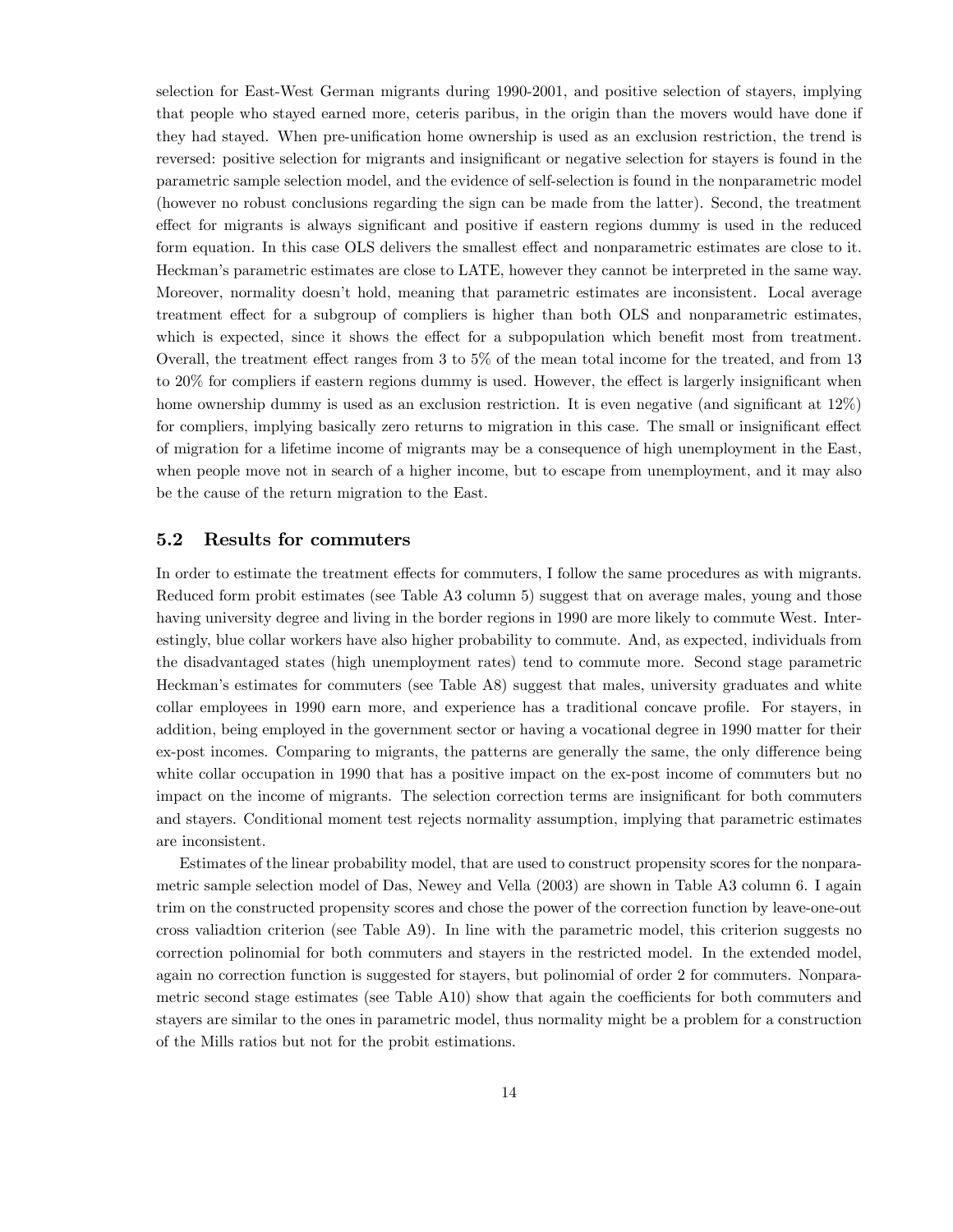Finally, I estimate the IV-LATE model of Angrist, Imbens and Rubin (1996) relaxing all distributional assumptions and the assumptions of homogeneity. Lower panel of Table A7 shows the intentions-totreat effects, structural IV and OLS estimates for the effect of commuting. Columns 1 and 2 show the coefficients of the pre-unification border to the West dummy in the regression for commuting, columns 3 and 4 show the coefficients on this dummy in the reduced form income regressions, and columns 5 and 6 report the IV estimates of the returns to commuting, which are again the ratios of the corresponding intentions-to-treat effects. OLS estimates are shown in columns 7 and 8 for comparison. Models in the odd columns exclude educational and occupational dummies, models in the even columns include them. As can be seen from this table, IV point estimates are lower than OLS estimates, however they are not statistically significant. Thus, local average treatment effect for persons who commute if lived in the border regions in 1990 and who would have not commuted otherwise, is zero.

Table 2 shows the effects of commuting for commuters in different models used. Both Heckman's parametric estimates and LATE are insignificant for commuters. The assumption of normality is rejected however, suggesting that Heckman's estimates are inconsistent. Nonparametric treatment effects are very close to OLS, and the local average treatment effect for compliers is positive and smaller than OLS etimates, however insignificantly different from zero.

| OLS              | H2S | NP2S                 | <b>LATE</b> |  |  |  |  |  |
|------------------|-----|----------------------|-------------|--|--|--|--|--|
| extended model   |     |                      |             |  |  |  |  |  |
| $0.34***$        |     | $0.20 \quad 0.36***$ | 0.17        |  |  |  |  |  |
| restricted model |     |                      |             |  |  |  |  |  |
| $0.35***$        |     | $0.21 \quad 0.34***$ | 0.17        |  |  |  |  |  |
|                  |     |                      |             |  |  |  |  |  |

Table 2: Treatment effects for commuters

Note: see footnote of Table 1. \*\*\* significant at  $1\%$ .

Overall, for commuters I do not Önd robust evidence of self-selection neither in parametric nor in nonparametric models. Treatment effects for the treated range from  $3$  to  $4\%$ , and the local average treatment effect for compliers is zero.

#### 6 Robustness checks

In addition to changes in specification reported above, the following sensitivity analysis was undertaken. First, I check how robust the results are to the inclusion of additional controls. I include a dummy which equals one if a person was unemployed in 1990 to check how lagged employment status ináuences both decision to move and ex-post incomes. I add household monthly income in 1990 in order to capture additional household-level characteristics. Bird et al (1998) argue that telephone availability in 1990 captures the so-called 'nomenklatura effect' for eastern Germans, since only 20% of them had a telephone before unification (West Germany: 97%). Thus, I use telephone availability in 1990 dummy to control for social background. Second, I exclude self-employed from the sample, since there might be self-selection into this group. Finally, I also retain return and multiple movers in the sample. Table 3 shows the sensitivity checks. Generally, the effects are similar to the ones reported in Table 1.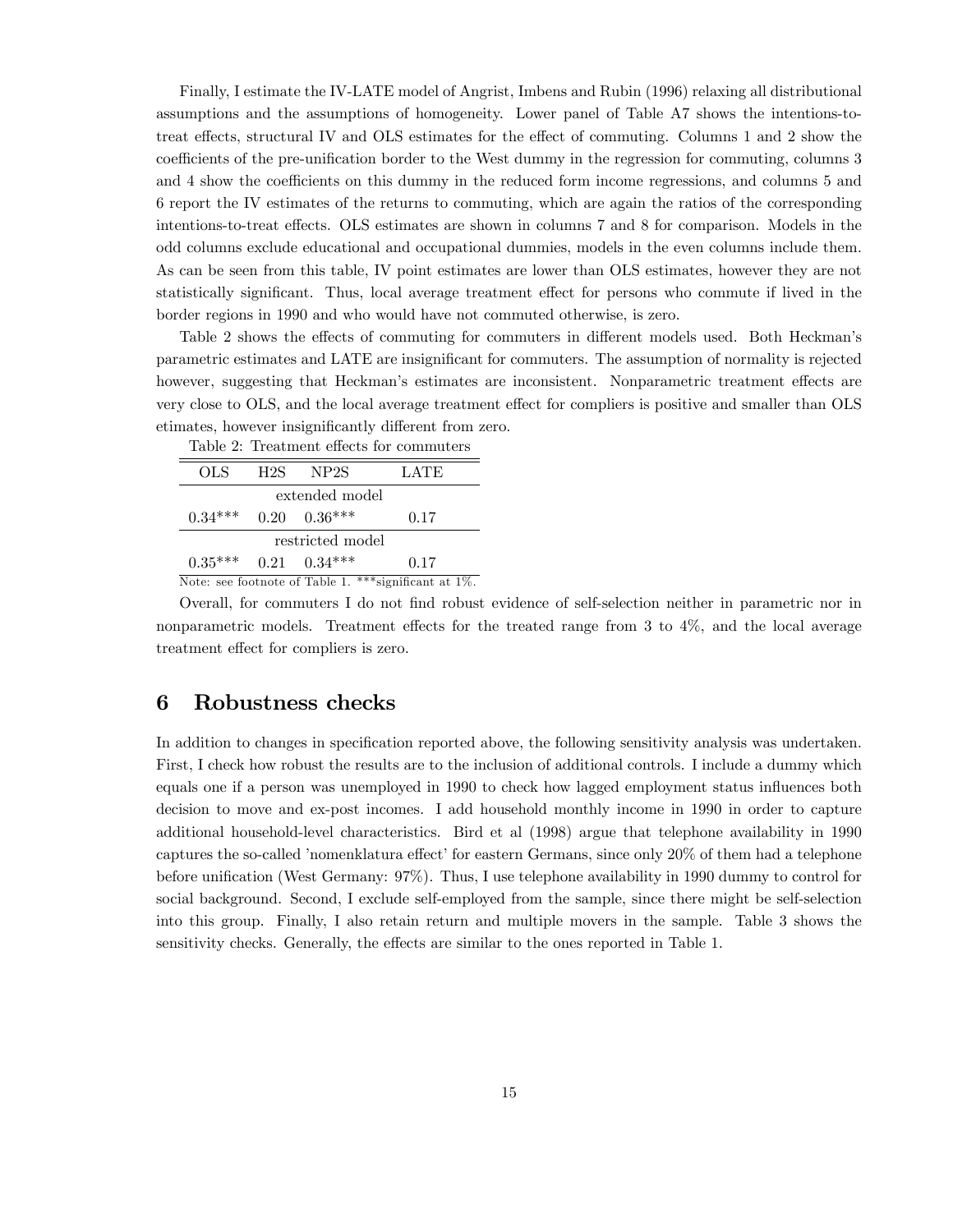|                                    |                                |                   | Migration |         |                                        |                         |            |      | Commuting         |             |  |
|------------------------------------|--------------------------------|-------------------|-----------|---------|----------------------------------------|-------------------------|------------|------|-------------------|-------------|--|
| <b>OLS</b>                         | H2Sa                           | H2Sb              | NP2Sa     | NP2Sb   | LATEa                                  | <b>LATE<sub>b</sub></b> | <b>OLS</b> | H2S  | NP <sub>2</sub> S | <b>LATE</b> |  |
|                                    | including unemployment in 1990 |                   |           |         |                                        |                         |            |      |                   |             |  |
|                                    |                                |                   |           |         | extended model                         |                         |            |      |                   |             |  |
| $0.30***$                          | $1.62**$                       | $-0.67$           | $0.34**$  | 0.51    | $1.34*$                                | $-0.85$                 | $0.34***$  | 0.22 | $0.37***$         | 0.18        |  |
|                                    |                                |                   |           |         | restricted model                       |                         |            |      |                   |             |  |
| $0.34***$                          | $2.05***$                      | 0.19              | $0.47***$ | 0.04    | $2.12***$                              | 0.52                    | $0.35***$  | 0.26 | $0.38***$         | 0.20        |  |
| including household income in 1990 |                                |                   |           |         |                                        |                         |            |      |                   |             |  |
|                                    |                                |                   |           |         | extended model                         |                         |            |      |                   |             |  |
| $0.31***$                          | $1.62**$                       | $-0.51$           | $0.38***$ | 0.32    | $1.25*$                                | $-0.64$                 | $0.34***$  | 0.20 | $0.35***$         | 0.20        |  |
| restricted model                   |                                |                   |           |         |                                        |                         |            |      |                   |             |  |
| $0.34***$                          | ?                              | $\ddot{\text{?}}$ | $0.51***$ | $-0.05$ | $1.87***$                              | 0.74                    | $0.35***$  | 0.22 | $0.37***$         | 0.21        |  |
| including telephone in 1990        |                                |                   |           |         |                                        |                         |            |      |                   |             |  |
|                                    |                                |                   |           |         | extended model                         |                         |            |      |                   |             |  |
| $0.30***$                          | $1.55***$                      | $-0.63$           | $0.35***$ | $-0.10$ | $1.19*$                                | $-0.84$                 | $0.34***$  | 0.09 | $0.34***$         | 0.07        |  |
|                                    |                                |                   |           |         | restricted model                       |                         |            |      |                   |             |  |
| $0.34***$                          | $1.87***$                      | 0.23              | $0.47**$  |         | $-0.002$ $1.82***$                     | 0.57                    | $0.34***$  | 0.06 | $0.36***$         | 0.03        |  |
|                                    |                                |                   |           |         | excluding self-employed                |                         |            |      |                   |             |  |
|                                    |                                |                   |           |         | extended model                         |                         |            |      |                   |             |  |
| $0.33***$                          | $2.07***$                      | $-0.63$           | $0.48***$ | 0.39    | $1.48*$                                | $-0.88$                 | $0.38***$  | 0.24 | $0.41***$         | 0.19        |  |
|                                    |                                |                   |           |         | restricted model                       |                         |            |      |                   |             |  |
| $0.35***$                          | $2.11***$                      | $-0.06$           | $0.53***$ | 0.01    | $2.03***$                              | 0.40                    | $0.38***$  | 0.29 | $0.35***$         | 0.21        |  |
|                                    |                                |                   |           |         | retaining return and multiple migrants |                         |            |      |                   |             |  |
|                                    |                                |                   |           |         | extended model                         |                         |            |      |                   |             |  |
| $0.29***$                          | $1.67***$                      | $-0.58$           | $0.46***$ |         | $0.17^*$ $1.16^*$                      | $-0.86*$                | $0.34***$  | 0.23 | $0.35***$         | 0.21        |  |
|                                    |                                |                   |           |         | restricted model                       |                         |            |      |                   |             |  |
| $0.31***$                          | $1.73***$                      | 0.01              | $0.53***$ |         | $-0.26$ $1.84***$                      | 0.42                    | $0.35***$  | 0.23 | $0.35***$         | 0.20        |  |

Table 3: Robustness checks

Note: See footnote of Table 1. a) refers to the migration models in which eastern dummy in 1990 is used as exclusion restriction, b) refers to the migration models in which home ownership in 1990 dummy is used as exclusion restriction. ? indicates that the procedure couldn't converge. \*\*\* significant at 1%, \*\* significant at 5% or better, \* significant at 10% or better.

### 7 Conclusions

The question of the returns to geographic mobility remains controversial in the literature, mainly due to data availability and identification problems. This paper exploits a 'natural experiment' of German unification and attempts to make a causal inference for the returns to East-West German migration and commuting. The emigration West was large right after unification, but has declined subsequently. However, it shows again an increasing trend since 1997. Hence, the issues of 'brain drain' and migration premium are on current political agenda. Moreover, due to the particular geographic situation of Germany, commuting West might be a substitute for migration, thus it is important to distinguish the returns to them.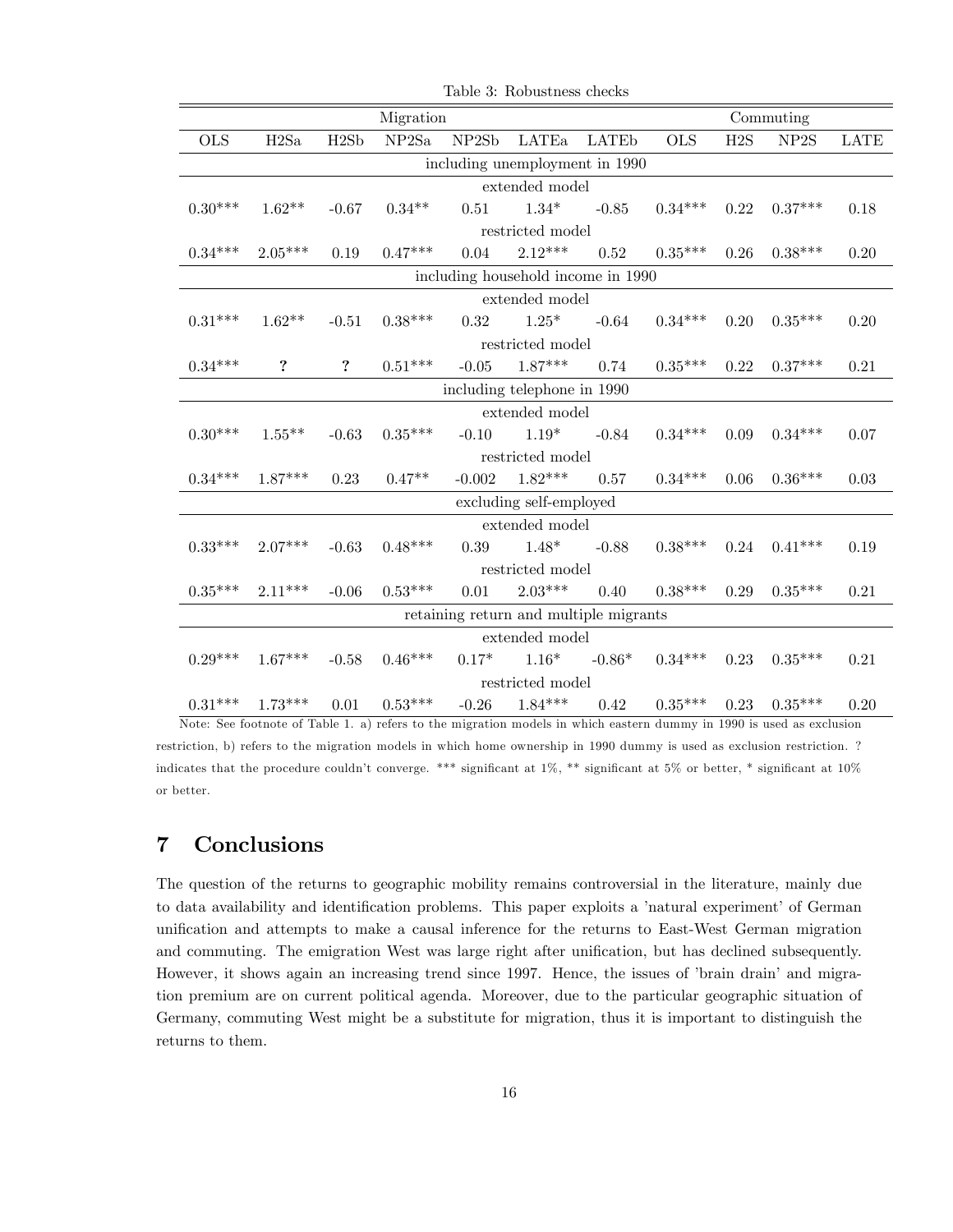In the paper, pre-unification home ownership and residence in the eastern regions ("kreise") are argued to provide an exogenous source of variation in migration, and proximity to the West German border before unification - in commuting. Referring to the particular features of the centrally planned economy of the GDR, such as compressed wage distribution, absence of unemployment, state interference into the educational process, restrictions on occupational and housing choices and importance of political tolerance, it is argued that it was left little if anything to individual abilities in selecting the occupation, housing status and thus the region of living.

Both parametric and nonparametric sample selection models were used to control for selection bias, and the effects of treatment (geographic mobility) on the treated (movers) were calculated. Further, local average treatment effect for compliers was estimated.

The preliminary findings from this study are as follows. First, the results depend on the econometric model used and assumptions made. Overall, nonparametric sample selection model seems to provide consistent estimates of the treatment effect for all treated, and IV estimates provide local average treatment effect for a subpopulation of compliers. Second, the results for migration depend on the instrument used. If eastern region dummy is used as exclusion restriction, no significant selection for migrants is found, and the treatment effect ranges from 3 to  $5\%$  of the mean total income for migrants, and from 13 to 20% for compliers. If instead home ownership is used as an instrument, no robust consclusion can be made regarding the selection of migrants, and no significant positive returns to migration are found. The returns to commuting seem to be similar to the returns to migration, and range from 3 to 4% of the mean total income for all treated. This suggests that commuting might be indeed a substitute for migration. However, local average treatment effect for those who lived in the border regions in 1990 and commuted and who would have not commuted otherwise, is insignificantly different from zero. No significant selection is found also for commuters. These results seem to be robust to different changes in specification and in the sample.

No significant selection for movers is somewhat surprising, however these results are not new in the literature. The most able might have chosen to move West, but also to stay in the East due to the opening up of the new opportunities. Or the cohort quality effect might be at work here, the first movers being of better quality than the subsequent migrants or commuters. Thus, again the two effects cancel out. To explore this possibility, one would need to estimate the disaggregated by years regressions. Unfortunately, small sample size does not allow me to disaggregate further. The overall relatively small mobility premium may be a consequence of high unemployment in the East, when people move West not in search of a higher income, but to escape from unemployment, and it may also be the cause of the return migration to the East. Note however, that small or insignificant treatment effects for both migrants and commuters have to be interpreted with caution: they have to be viewed as a lower bound, since there are commuters in the control group for migrants and migrants in the control group for commuters who bias the incomes of the comparison groups upwards. One can either drop them from stayers, but at risk of sample selection problems, or to model the multinomial choice equations and multinomial parametric and nonparametric sample selection models, where the choices are to migrate, to commute or to stay. This is left, however, to future research.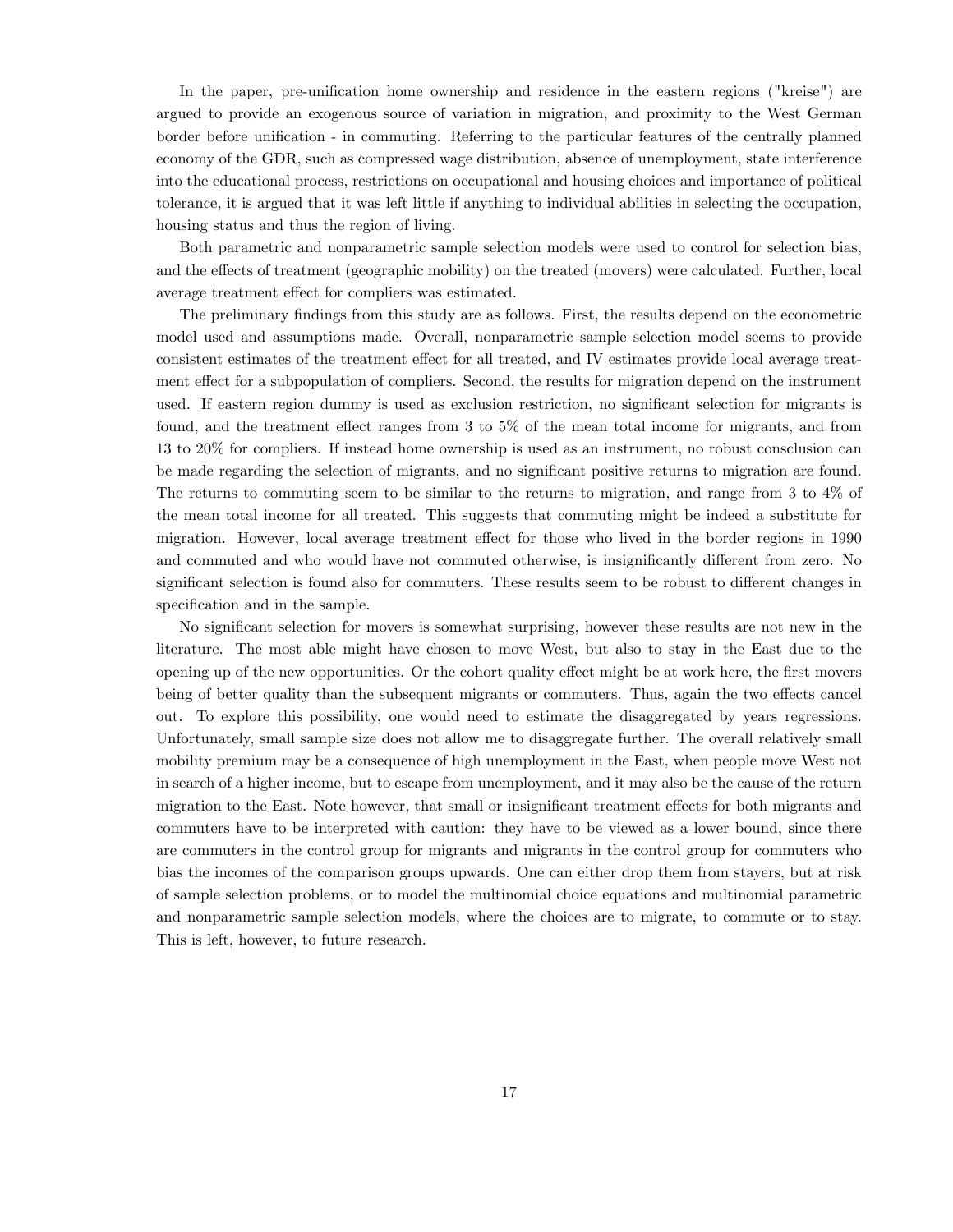### References

- [1] Andrews, D.W., and M.A. Schafgans (1998). "Semiparametric Estimation of the Intercept of a sample Selection Model". The Review of Economic Studies, vol. 65(3): 497-517.
- [2] Angrist, J.D. (2004). "Treatment Effect Heterogeneity in Theory and Practice". The Economic Journal, vol.114 (March): c52-c83.
- [3] Angrist, J.D., Imbens, G.W., and D.B. Rubin (1996) "Identification of Causal Effects Using Instrumental Variables". Journal of the American Statistical Association, vol. 91: 444-472.
- [4] Bird, E.J., Frick, J.R., and G.G. Wagner (1998). "The Income of Socialist Upper Class during the Transition to Capitalism: Evidence from Longitudinal East German Data". Journal of Comparative Economics, vol. 26:211-225.
- [5] Bauer, T., Pereira, P.T., Vogler, M, and K.F. Zimmermann (2002). "Portuguese Migrants in the German Labor Market: Performance and Self-Selection". International Migration Review, vol. 36(2):467- 491.
- [6] Bound, J., Jaeger, D.A., and R.M. Baker (1995). "Problems with Instrumental Variables Estimation When the Correlation Between the Instruments and the Endogenous Explanatory Variable is Weak". Journal of the American Statistical Association, vol. 90: 443-450.
- [7] Borjas, G.J. (1987). "Self-Selection and the Earnings of Immigrants". The American Economic Review, vol 77(4): 531-553.
- [8] Borjas, G.J. (1985). "Assimilation, Changes in Cohort Quality, and the Earnings of Immigrants". Journal of Labor Economics, vol. 3: 463-89.
- [9] Brücker, H. and P. Trübswetter (2004). "Do the Best Go West? An Analysis of the Self-Selection of Employed East-West Migrants in Germany". IZA Discussion Paper No. 986.
- [10] Burda, M.C. (1993). "The Determinants of East-West Migration: Some First Results". European Economic Review: 452-461.
- [11] Burda, M.C. (1995). "Migration and the Option Value of Waiting". Economic and Social Review, vol. 27: 1-19.
- [12] Burda, M.C., Härdle, W., Müller, M., and A. Werwatz (1998). "Semiparametric Analysis of German East-West Migration Intentions: Facts and Theory". Journal of Applied Econometrics, vol. 13: 525- 541.
- [13] Card, D. (1995). "Using Geographic Variation in College Proximity to Estimate the Returns to Schoooling". In L.N. Christofides, E.K. Grant, and R. Swidinsky (eds.), Aspects of Labour Market Behaviour: Essays in Honour of John Vanderkamp. Toronto: University of Toronto Press: 201-222.
- [14] Carneiro, P., and S. Lee (2004). "Comparative Advantage and Schooling". mimeo.
- [15] Chiswick, B. R. (2000) "Are Immigrants Favourably Self-Selected? An Economic Analysis". IZA Discussion Paper No. 131.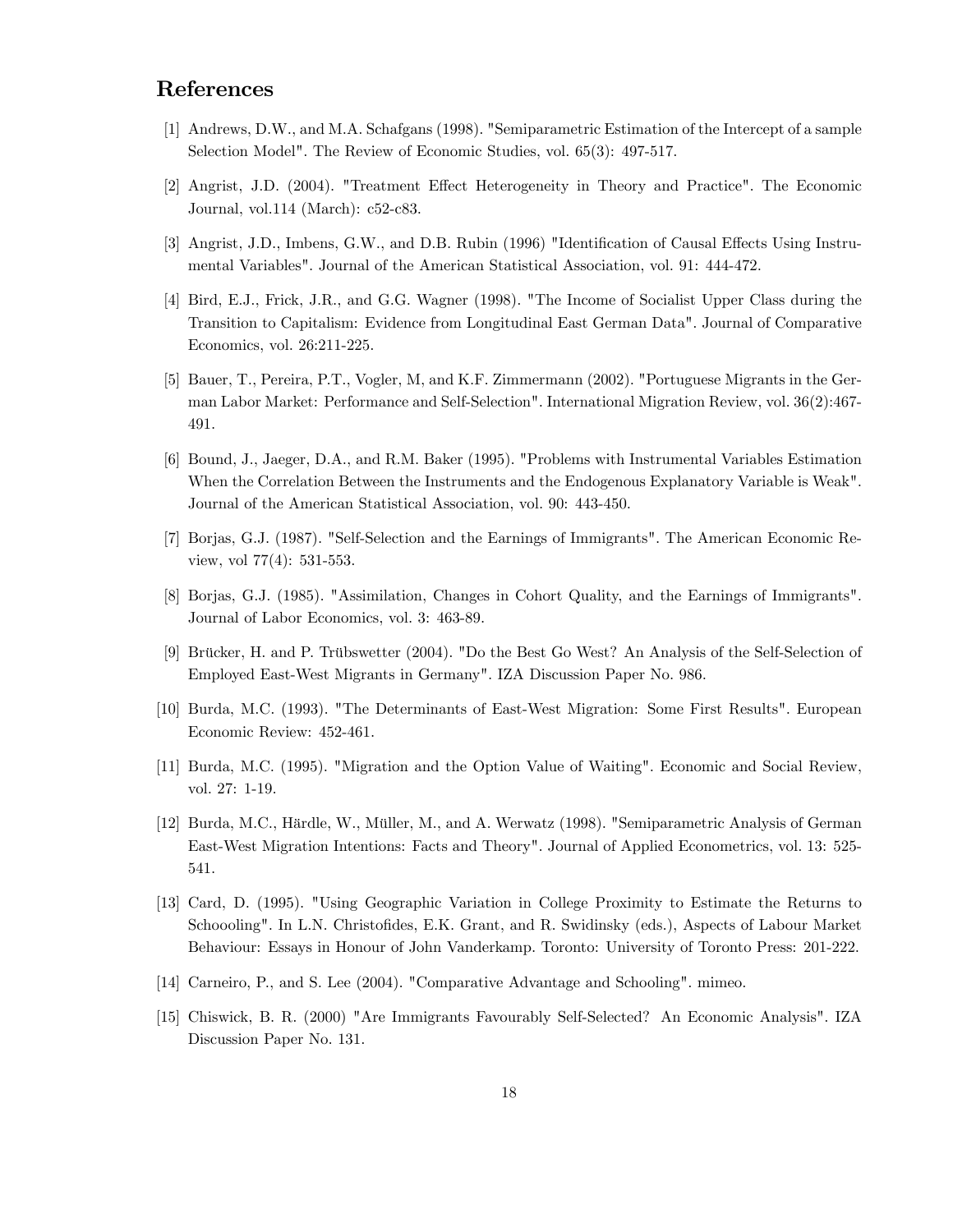- [16] Das, M., Newey, W.K, and F. Vella (2003). "Nonparametric Estimation of Sample Selection Models". Review of Economic Studies, vol. 70: 33-58.
- [17] Fuchs-Schündeln, N. and M. Schündeln (2004). "Precautionary Savings and Self-Selection Evidence from the German Reunification "Experiment". mimeo.
- [18] Gabriel, P.E., and S. Schmitz "Favourable self-Selection and the Internal Migration of Young White Males in the United States". The Journal of Human Resources, vol. 30(3): 460-471.
- [19] Grant, E.K., and J. Vanderkamp (1980). "The Effects of Migration on Income: A Micro Study with Canadian Data 1965-1971". The Canadian Journal of Economics, vol. 13(3): 381-406.
- [20] Greene, W.H. (2000). "Econometric Analysis". Prentice Hall.
- [21] Greenwood, M.J. (1997). "Internal Migration in Developed Countries", in M.R. Rosenzweig and O. Stark (eds.) Handbook of Population and Family Economics. Amsterdam: Elsevier: 647-720.
- [22] Ham, J.C., Li X., and P.B. Reagan (2004). "Propensity Score Matching, a Distance-Based Measure of Migration, and the Wage Growth of Young Men". mimeo.
- [23] Harris, J.R., and M. Todaro (1970). "Migration, Unemployment and Development: A Two Sectors Analysis". American Economic Review, vol. 60: 126-142.
- [24] Heckman, J.J. (1976). "The Common Structure of Statistical Models of Truncation, Sample Selection and Limited Dependent Variables and a Simple Estimator for Such Models". Annals of Economic and Social Measurement, vol. 15: 475-492.
- [25] Heckman, J.J. (1979). "Sample selection Bias as a Specification Error". Econometrica, vol.  $47(1)$ : 153-162.
- [26] Heckman, J.J. (1990). "Varieties of Selection Bias". The American Economic Review, vol. 80(2): 313-318.
- [27] Heckman, J.J. and B.E. Honore (1990). "The Empirical Content of the Roy Model". Econometrica, vol. 58(8): 1121-1149.
- [28] Heckman, J.J, R. LaLonde, and J. Smith (1999). "The Economics and Econometrics of Active Labor Market Programs" in O. Ashenfelter and D. Card (eds.) Handbook of the Labor Economics. Amsterdam, New York: Elsevier.
- [29] Heiland, F. (2004). "Trends in East-West German Migration from 1989 to 2002". Demographic Research, vol.11 (7): 173-194.
- [30] Hunt, J. (2000). "Why Do People Still Live in East Germany?" NBER Working Paper No. 7564.
- [31] Ichino, A., and R. Winter-Ebmer (1999). "Lower and Upper Bounds of Return to Schooling: An Exercise in IV estimation with Different Instruments". European Economic Review, vol. 43: 889-901.
- [32] Ichino, A., and R. Winter-Ebmer (2004). "The Long-Run Educational Cost of World War II". Journal of Labor Economics, vol. 22 (1): 57-86.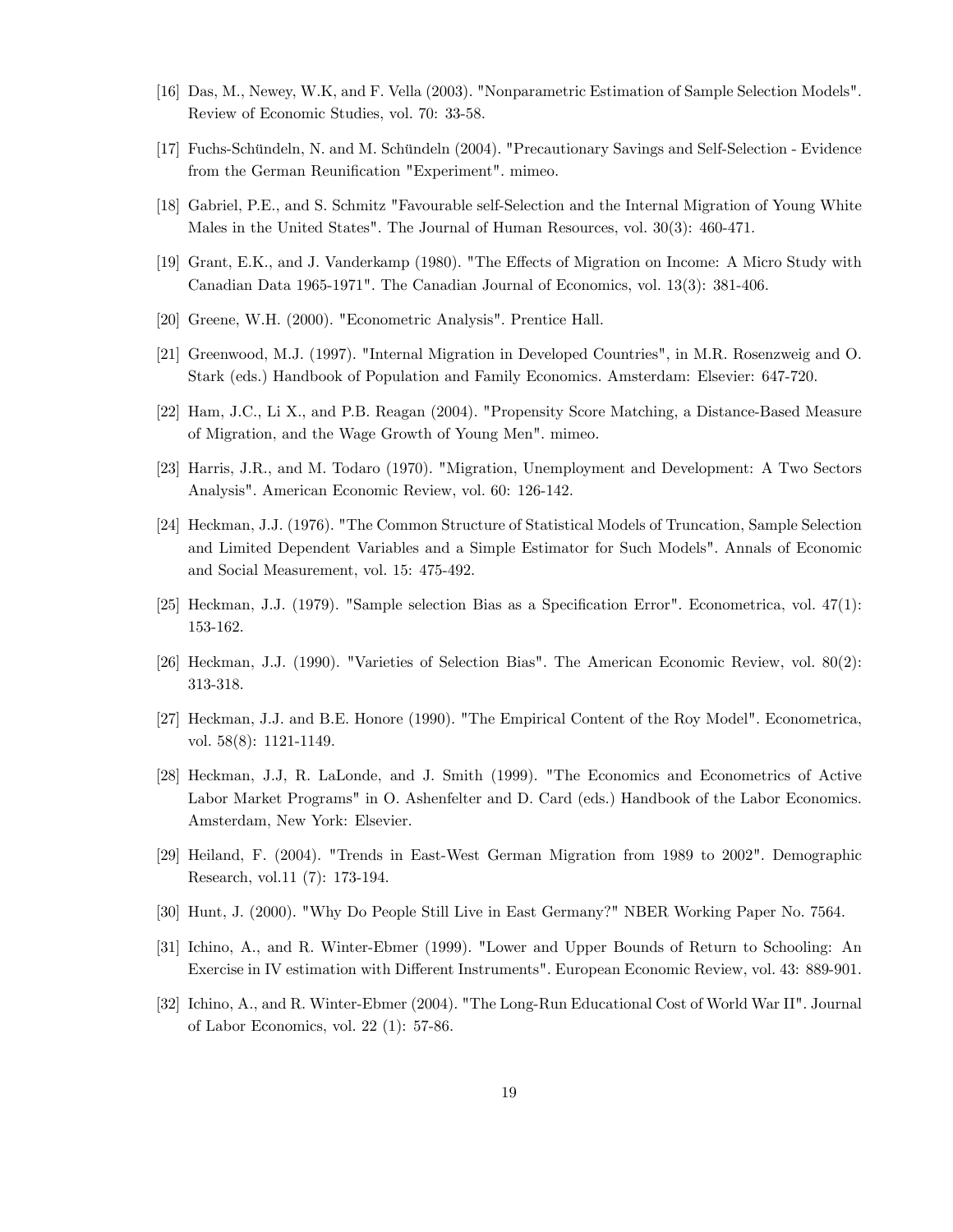- [33] Krieg, R.G. (1997). "Occupational Change, Employer Change, Internal Migration and Earnings". Regional Science and Urban Economics, vol. 27: 1-15.
- [34] Krueger, A. and J-S. Pischke (1995). "A Comparison of East and West German Labor Markets Before and After Unification" in R. Freeman and L. Katz (eds.) "Differences and Changes in Wage Structures": University of Chicago Press, 405-445.
- [35] LaLonde, R.J. (1986). "Evaluating the Econometric Evaluations of Training Programs with Experimental Data". American Economic Review, vol. 76: 604-20.
- [36] Maddala, G.S. (1983). "Limited Dependent and Qualitative Variables in Econometrics". Cambridge: Cambridge University Press.
- [37] Nakosteen, R.A., and M. Zimmer (1984). "Migration and Income: The Question of Self-Selection". Southern Economic Journal, vol. 46(3): 840-851.
- [38] Newey, W.K. (1984). "A Method of Moments Interpretation of Sequential Estimators". Economics Letters, vol. 14: 201-206.
- [39] Newey, W.K. (1985). "Maximum Likelihood Specification testing and Conditional Moment Tests". Econometrica, vol. 53(5): 1047-1070.
- [40] Newey, W.K. (1988). "Two Steps series Estimation of Sample Selection Models". MIT, mimeo.
- [41] Pagan, A. (1984). "Econometric Issues in the Analysis of Regressions with Generated Regressors". International Economic Review, vol. 25(1):221-247.
- [42] Pagan, A., and F. Vella (1989). "Diagnostic Tests for Models Based on Individual Data: A Survey". Journal of Applied Econometrics, vol. 4: s29-s59.
- [43] Pessino, C. (1991). "Sequential migration theory and evidence from Peru". Journal of Development Economics, vol. 36: 55-87.
- [44] Rodgers, J.R, and J.L. Rodgers (2000). "The effect of geographic mobility on male labor force participation in the United States". Journal of Labor Research, vol 21: 117-132.
- [45] Roy, A.D. (1951). "Some Thoughts on the Distribution of Earnings". Oxford Economic Papers, vol. 3: 135-146.
- [46] Siebern, F. (2000). "Better LATE? Instrumental Variables Estimation of the Returns to Job Mobility during Transition". German Economic Review, vol. 1(3): 335-362.
- [47] Sjaastad, L. (1961). "The Costs and Returns of Human Migration". Journal of Political Economy, vol. 70: 80-93.
- [48] SOEP Group (2001): "The German Socio-Economic Panel (SOEP) after more than 15 years Overview". In: Elke Holst, Dean R. Lillard and Thomas A. DiPrete (Ed.): Proceedings Of The 2000 Fourth International Conference of German Socio-Economic Panel Study Users (GSOEP2000), Vierteljahrshefte zur Wirtschaftsforschung, Jg 70, Nr. 1, S. 7-14.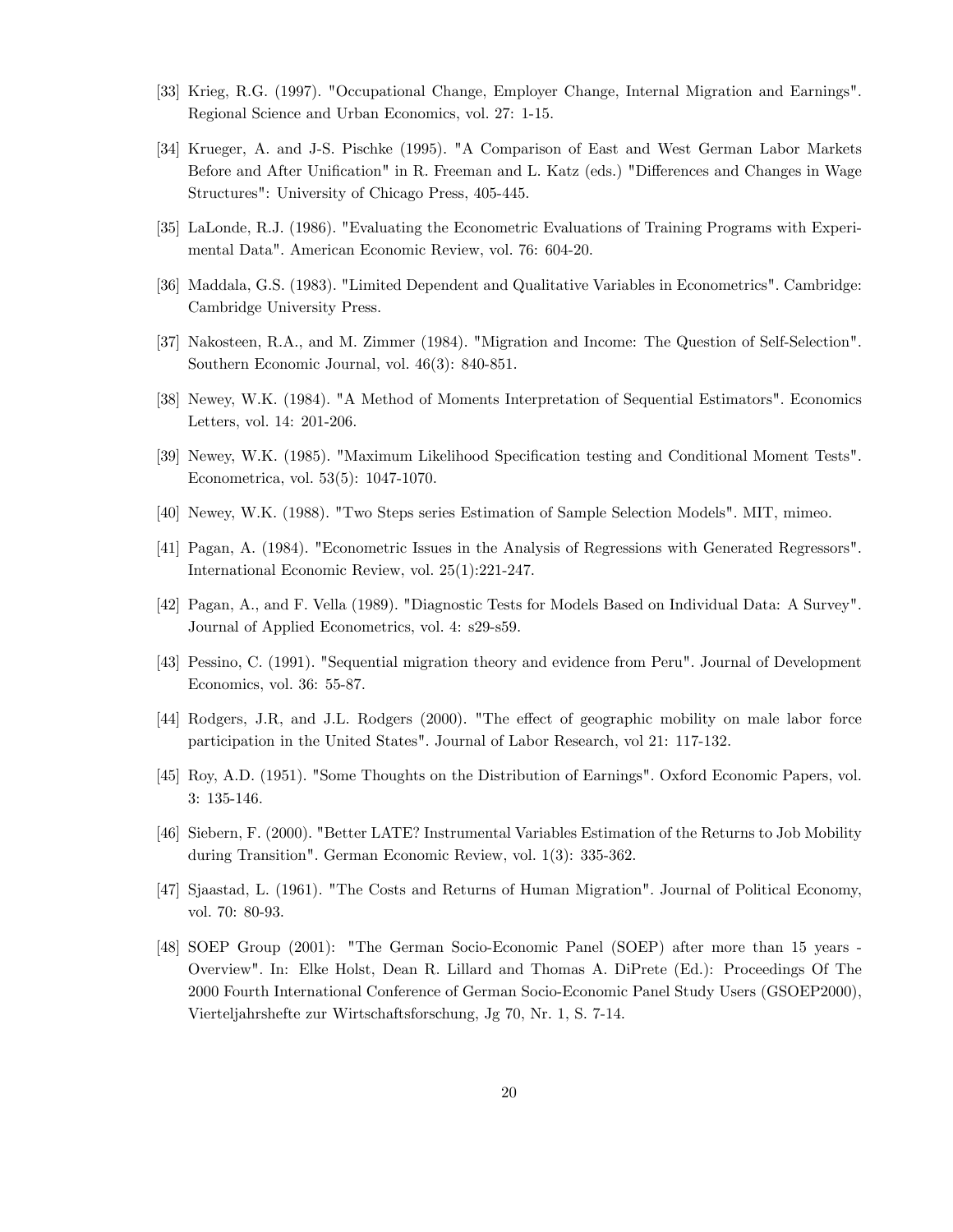- [49] Stock, J.H., Wright, J.H., and M. Yogo (2002). "A Survey of Weak Instruments and Weak Identification in Generalized Method of Moments". Journal of Business and Economic Statistics, vol. 20(4): 518-529.
- [50] Tunali, I. (2000). "Rationality of Migration". International Economic Review, vol. 41(4): 893-920.
- [51] Vella, F. (1988). "Generating Conditional Expectations from Models with Selectivity Bias". Economics Letters, vol. 28: 97-103.
- [52] Vella, F. (1998). "Estimating Models with Sample Selection Bias: A Survey". The Journal of Human Resources, vol. 33(1): 127-169.
- [53] Vella, F., and M. Verbeek. (1999). "Estimating and Interpreting Models with Endogenous Treatment Effects". Journal of Economics and Business Statistics, vol. 17: 473-478.
- [54] Willis, R. and S. Rosen (1979). "Education and Self-Selection". Journal of Political Economy, vol. 87: s7-s36.
- [55] Wooldridge, J.M. (2002). "Econometric Analysis of Cross Section and Panel Data". Cambridge: MIT Press.
- [56] Yankow, J.J. (2003). "Migration, Job Change, and Wage Growth: A New Perspective on the Pecuniary Return to Geographic Mobility". Journal of Regional Science, vol. 43(3): 483-516.
- [57] Yashiv, E. (2004). "The Self-Selection of Migrant Workers Revisited". IZA Discussion Paper No. 1094.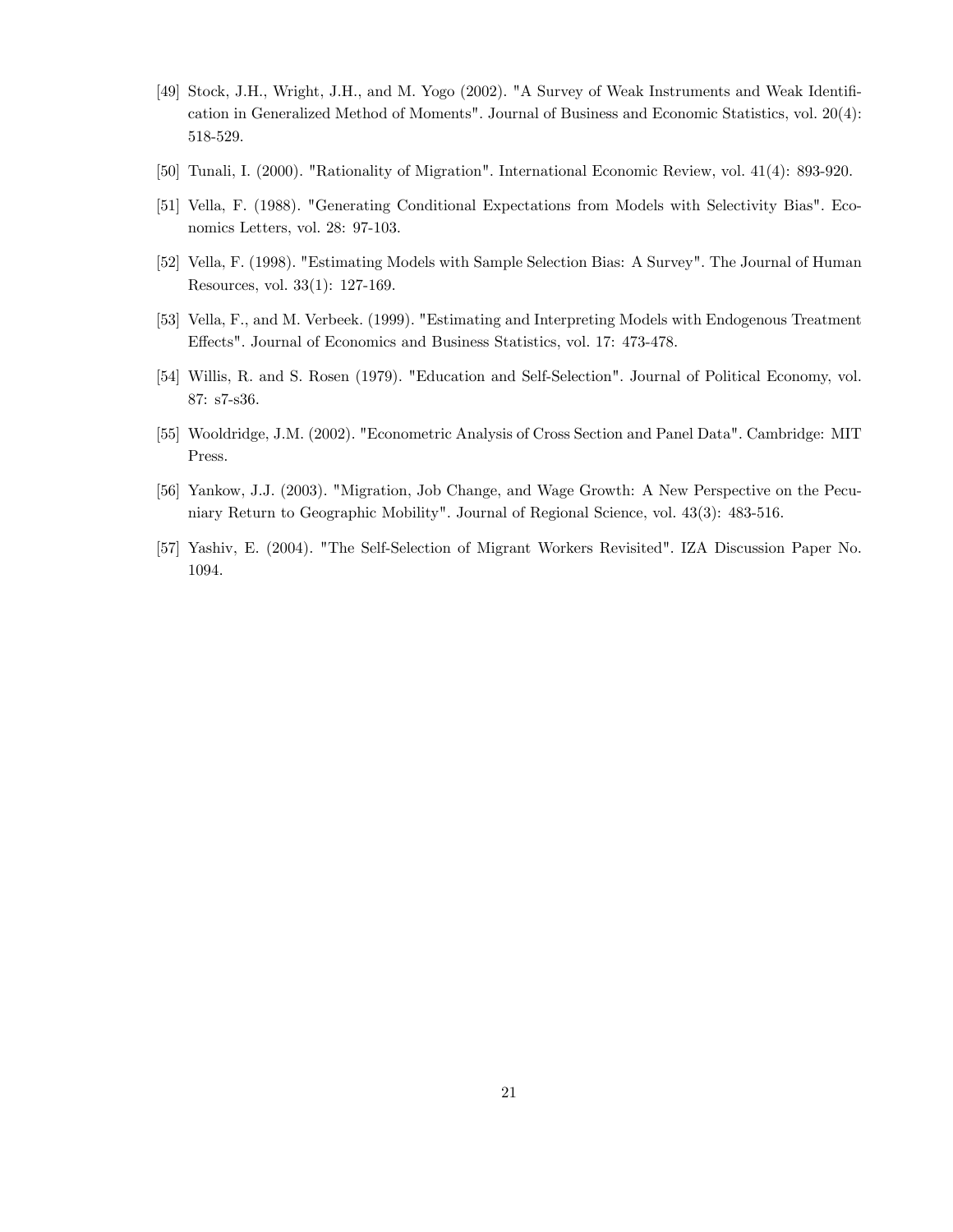## 8 Appendix

Table A1: Descriptive statistics

|                                       | Migration |            | Commuting      |            |
|---------------------------------------|-----------|------------|----------------|------------|
|                                       | Migrants  | Stayers    | Commuters      | Stayers    |
| ln(mean total annual income)          | 10.31     | 10.17      | 10.46          | 10.12      |
|                                       | (0.84)    | (0.67)     | (0.61)         | (0.68)     |
| mean total annual income              | $39754\,$ | $31125\,$  | $\sqrt{40954}$ | 30009      |
|                                       | (26828)   | (16937)    | (21182)        | (16739)    |
| living in eastern regions in 1990     | $0.67\,$  | $\rm 0.53$ |                |            |
|                                       | (0.47)    | (0.50)     |                |            |
| home owner in 1990                    | 0.16      | 0.33       |                |            |
|                                       | (0.37)    | (0.47)     |                |            |
| border with West Germany in 1990      |           |            | 0.48           | $0.27\,$   |
|                                       |           |            | (0.50)         | (0.45)     |
| sex                                   | 0.42      | 0.52       | $0.65\,$       | $0.49\,$   |
|                                       | (0.50)    | (0.50)     | (0.48)         | (0.50)     |
| age in 1990                           | $26.08\,$ | $31.93\,$  | 28.60          | 32.05      |
|                                       | (11.36)   | (11.53)    | (11.04)        | (11.67)    |
| spouse in 1990                        | 0.46      | 0.65       | $0.55\,$       | $\,0.65\,$ |
|                                       | (0.50)    | (0.48)     | (0.50)         | (0.48)     |
| years of schooling in 1990            | $12.57\,$ | 12.11      | $12.31\,$      | 12.10      |
|                                       | (2.84)    | (2.49)     | (2.85)         | (2.46)     |
| university degree in 1990             | 0.12      | 0.08       | 0.11           | $0.08\,$   |
|                                       | (0.32)    | (0.27)     | (0.31)         | (0.27)     |
| any vocational education in 1990      | $0.58\,$  | 0.77       | 0.66           | $0.77\,$   |
|                                       | (0.50)    | (0.42)     | (0.47)         | (0.42)     |
| employed in government sector in 1990 | $0.28\,$  | 0.26       | 0.21           | $0.26\,$   |
|                                       | (0.45)    | (0.43)     | (0.41)         | (0.44)     |
| blue collar employee in 1990          | $0.19\,$  | $0.30\,$   | 0.32           | $0.29\,$   |
|                                       | (0.40)    | (0.46)     | (0.47)         | (0.46)     |
| white collar employee in 1990         | 0.35      | $0.36\,$   | 0.29           | $0.37\,$   |
|                                       | (0.48)    | (0.48)     | (0.45)         | (0.48)     |
| unemployed in 1990                    | 0.03      | 0.03       | 0.02           | 0.04       |
|                                       | (0.16)    | (0.18)     | (0.13)         | (0.18)     |
| had a telephone in 1990               | 0.23      | $0.23\,$   | 0.28           | $0.22\,$   |
|                                       | (0.42)    | (0.42)     | (0.45)         | (0.42)     |
| monthly household income in 1990      | 3359      | 3293       | 3376           | 3282       |
|                                       | (1109)    | (1041)     | (1016)         | (1047)     |
| total annual income in $1990\,$       | 26358     | 24164      | 29614          | 23276      |
|                                       | (21708)   | (12320)    | (18475)        | (11354)    |

Note: standard deviations in parentheses. All incomes are inflated to 2001 and expressed in DM. Sample size varies with the variables, minimum sample sizes are 2981 observations for migration, and 2955 observations for commuting. Mean total annual income refers to the sum of average annual labour income (sum of wages, second job income and self-employment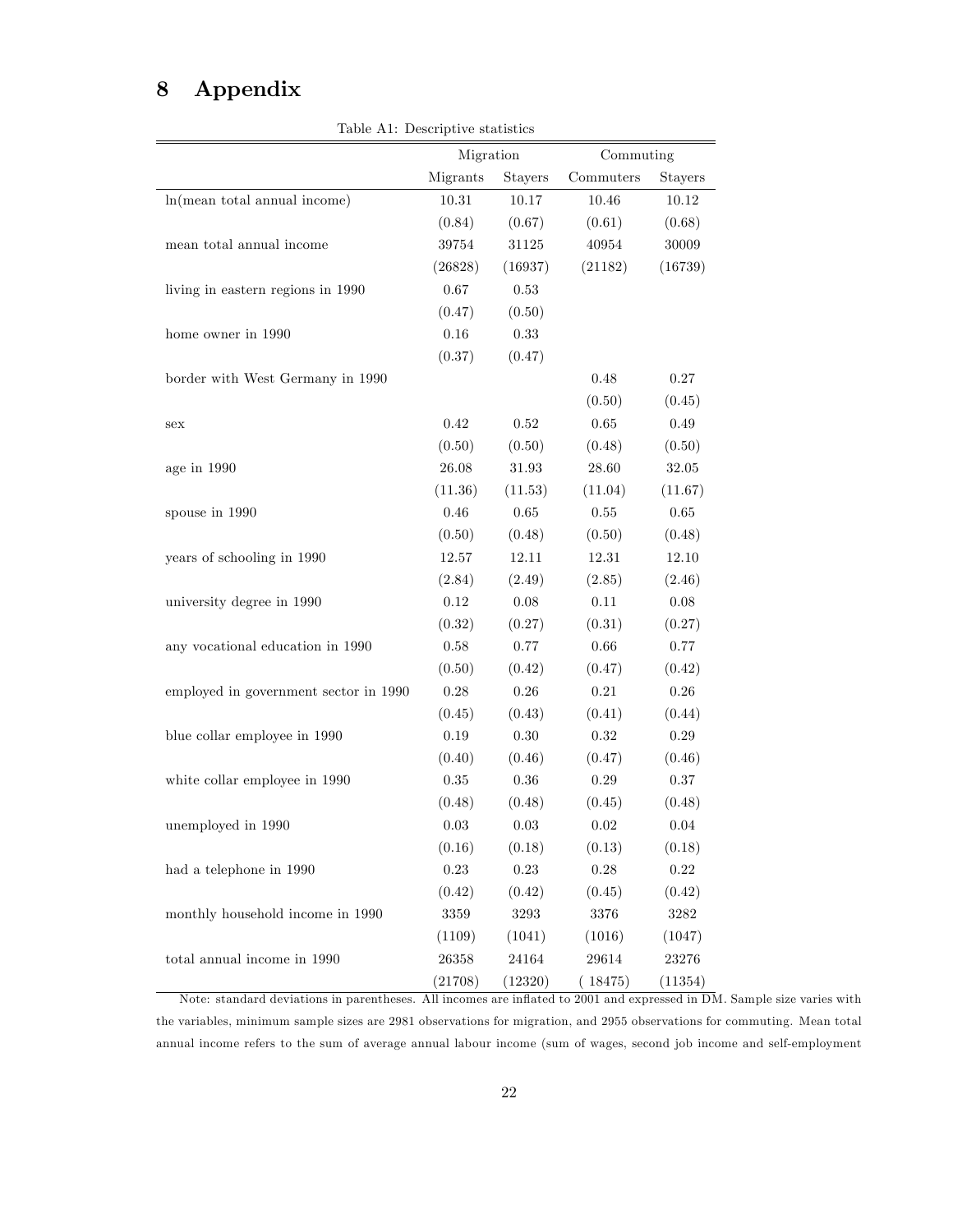income) and annual social security benefits (such as unemployment benefits, maternity benefits etc) excluding pensioners and students. See text Section 3 for definitions of migrants and commuters.

|                                   |         | Migration |            |      | Commuting |            |  |
|-----------------------------------|---------|-----------|------------|------|-----------|------------|--|
|                                   | Probit  |           | <b>LPM</b> |      | Probit    | <b>LPM</b> |  |
| living in eastern regions in 1990 | 0.26    |           | 0.03       |      |           |            |  |
|                                   | (0.076) |           | (0.008)    |      |           |            |  |
| $R^2$                             | 0.009   |           | 0.004      |      |           |            |  |
| F-statistics                      |         |           | 12.29      |      |           |            |  |
| home owner in 1990                | $-0.44$ |           | $-0.04$    |      |           |            |  |
|                                   | (0.090) |           | (0.008)    |      |           |            |  |
| $\mathbf{R}^2$                    | 0.019   |           | 0.008      |      |           |            |  |
| F-statistics                      |         |           | 31.12      |      |           |            |  |
| border with West Germany in 1990  |         |           |            |      | 0.50      | 0.12       |  |
|                                   |         |           |            |      | (0.059)   | (0.016)    |  |
| $R^2$                             |         |           |            |      | 0.03      | 0.03       |  |
| F-statistics                      |         |           |            |      |           | 61.57      |  |
| $#$ obs                           | 2981    | 3051      | 2981       | 3051 | 2955      | 2955       |  |

(columns 1-2) or commuting (columns 3-4) to West Germany. Probit reports coefficients from probit Maximum Likelihood estimation, LPM reports coefficients from linear probability model. See text Section 4 for definitions of migrants and commuters.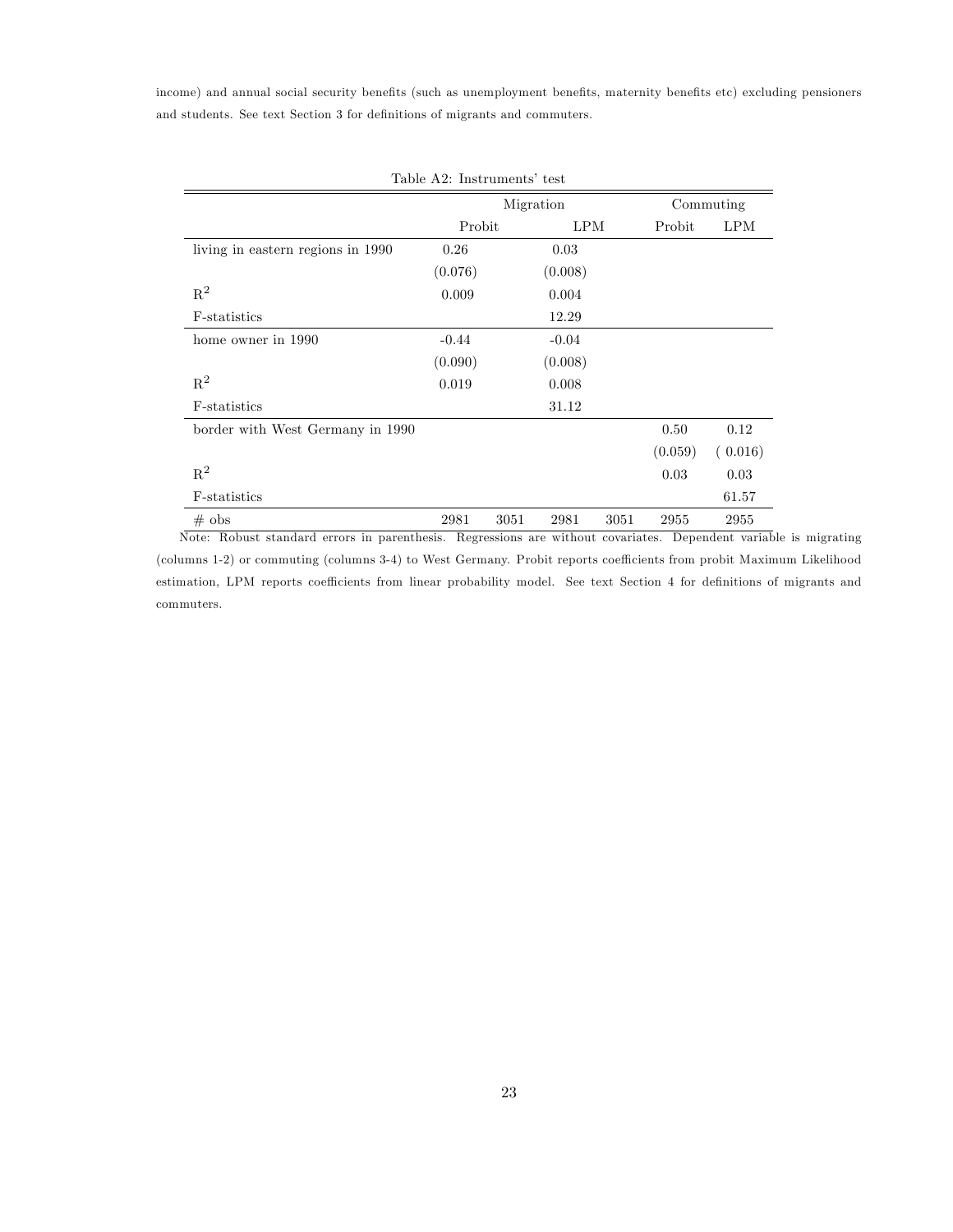|                                       |            |           | Migration |                      | Commuting  |            |
|---------------------------------------|------------|-----------|-----------|----------------------|------------|------------|
|                                       |            | Probit    |           | $\operatorname{LPM}$ | Probit     | LPM        |
| constant                              | $-1.19$    | $-0.75$   | 0.13      | 0.19                 | $-3.43$    | $-0.36$    |
|                                       | (0.572)    | (0.587)   | (0.071)   | (0.070)              | (0.445)    | (0.104)    |
| living in eastern regions in 1990     | $0.27\,$   |           | 0.03      |                      |            |            |
|                                       | (0.078)    |           | (0.009)   |                      |            |            |
| home owner in $1990\,$                |            | $-0.43$   |           | $-0.04$              |            |            |
|                                       |            | (0.093)   |           | (0.008)              |            |            |
| border with West Germany in 1990      |            |           |           |                      | 0.47       | 0.11       |
|                                       |            |           |           |                      | (0.061)    | (0.015)    |
| sex                                   | $-0.16$    | $-0.15$   | $-0.02$   | $-0.02$              | 0.37       | $0.08\,$   |
|                                       | (0.080)    | (0.079)   | (0.009)   | (0.009)              | (0.063)    | (0.013)    |
| age                                   | $-0.02$    | $-0.02$   | $-0.004$  | $-0.004$             | 0.07       | $0.01\,$   |
|                                       | (0.025)    | (0.025)   | (0.002)   | (0.003)              | (0.019)    | (0.004)    |
| $\rm age^2$                           | $-0.00002$ | 0.00002   | 0.00003   | $0.00003\,$          | $-0.001$   | $-0.0002$  |
|                                       | (0.0004)   | (0.0004)  | (0.00003) | (0.00003)            | (0.0003)   | (.00006)   |
| spouse in 1990                        | $-0.16$    | $-0.15$   | $-0.02$   | $-0.02$              | $-0.09$    | $-0.02$    |
|                                       | (0.105)    | (0.102)   | (0.012)   | (0.011)              | (0.081)    | (0.018)    |
| university degree in 1990             | $0.33\,$   | $0.27\,$  | $0.04\,$  | 0.03                 | $\rm 0.21$ | $0.04\,$   |
|                                       | (0.168)    | (0.171)   | (0.023)   | (0.023)              | (0.139)    | (0.032)    |
| any vocational education in 1990      | $-0.06$    | $-0.06$   | $-0.01$   | $-0.01$              | $-0.17$    | $-0.04$    |
|                                       | (0.143)    | (0.144)   | (0.019)   | (0.019)              | (0.117)    | (0.025)    |
| employed in government sector in 1990 | $0.15\,$   | $0.12\,$  | $0.02\,$  | $0.01\,$             | $-0.07$    | $-0.01$    |
|                                       | (0.106)    | (0.102)   | (0.012)   | (0.011)              | (0.080)    | (0.016)    |
| blue collar employee in 1990          | $-0.06$    | $-0.1$    | $-0.005$  | $-0.01$              | 0.17       | 0.04       |
|                                       | (0.124)    | (0.124)   | (0.011)   | (0.011)              | (0.088)    | (0.018)    |
| white collar employee in 1990         | $0.02\,$   | $0.002\,$ | $0.001\,$ | $-0.004$             | 0.08       | $0.02\,$   |
|                                       | (0.132)    | (0.132)   | (0.013)   | (0.013)              | (0.099)    | (0.019)    |
| unemployment rate in the state, 1992  | $0.02\,$   | 0.002     | 0.002     | $-0.0002$            | 0.12       | $\rm 0.03$ |
|                                       | (0.039)    | (0.041)   | (0.005)   | (0.005)              | (0.031)    | (0.007)    |
| $\mathbf{R}^2$                        | 0.06       | 0.06      | 0.03      | $0.03\,$             | 0.08       | 0.06       |
| $#$ obs                               | 2981       | $3051\,$  | 2981      | $3051\,$             | 2955       | 2955       |

Table A3: Reduced form estimates

Note: Robust standard errors in parenthesis. Dependent variable is migrating (columns 1-4) or commuting (columns 5-6) to West Germany. Probit reports coefficients from probit Maximum Likelihood estimation, LPM reports coefficients from linear probability model. Covariates also include dummies for missing 1990 information. Extended model is reported only. See text Section 4 for definitions of migrants and commuters.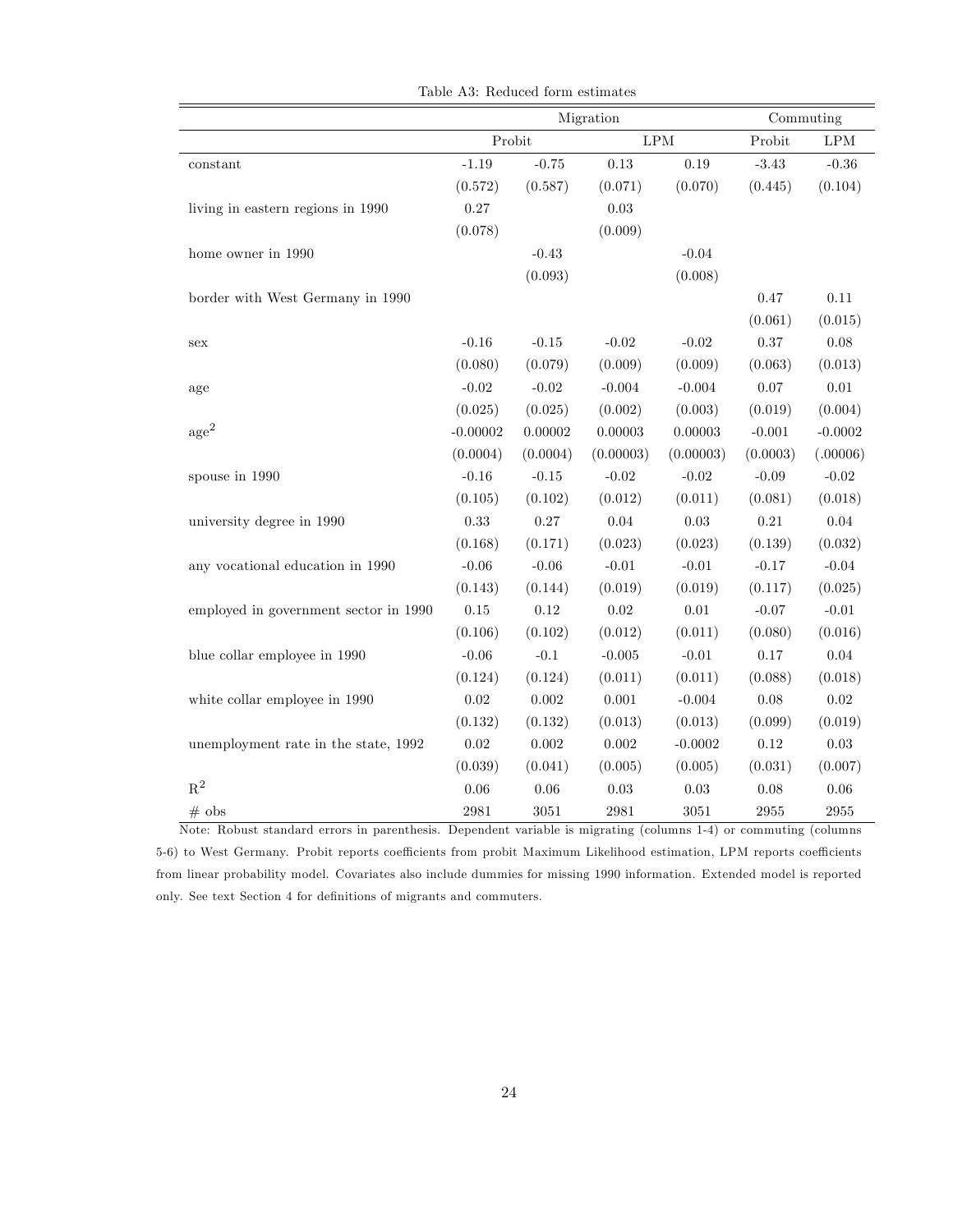|                                  | Extended model |          |            | Restricted model |           |          |           |          |
|----------------------------------|----------------|----------|------------|------------------|-----------|----------|-----------|----------|
|                                  | Migrants       | Stayers  | Migrants   | Stayers          | Migrants  | Stayers  | Migrants  | Stayers  |
| constant                         | 7.48           | 6.38     | 6.19       | 6.81             | 7.60      | 5.98     | 5.96      | 6.30     |
|                                  | (1.411)        | (0.267)  | (1.269)    | (0.240)          | (1.499)   | (0.288)  | (1.296)   | (0.233)  |
| sex                              | 0.86           | 0.44     | 0.76       | 0.40             | 0.86      | 0.39     | 0.72      | 0.36     |
|                                  | (0.122)        | (0.025)  | (0.124)    | (0.023)          | (0.128)   | (0.028)  | (0.122)   | (0.022)  |
| age                              | 0.10           | 0.14     | 0.10       | 0.13             | 0.11      | 0.16     | 0.12      | 0.16     |
|                                  | (0.046)        | (0.009)  | (0.049)    | (0.009)          | (0.047)   | (0.010)  | (0.123)   | (0.008)  |
| $_{\rm age}^2$                   | $-0.001$       | $-0.001$ | $-0.001$   | $-0.001$         | $-0.001$  | $-0.002$ | $-0.001$  | $-0.002$ |
|                                  | (0.0005)       | (0.0001) | (0.0006)   | (0.0001)         | (0.0005)  | (0.0001) | (0.0005)  | 0.0001   |
| spouse in 1990                   | $-0.27$        | $-0.06$  | $-0.37$    | $-0.09$          | $-0.21$   | $-0.01$  | $-0.31$   | $-0.03$  |
|                                  | (0.154)        | (0.031)  | (0.156)    | (0.029)          | (0.151)   | (0.034)  | (0.153)   | (0.028)  |
| state's unemployment rate, 1992  | 0.07           | 0.01     | 0.06       | 0.02             | 0.06      | 0.02     | 0.06      | 0.02     |
|                                  | (0.052)        | (0.011)  | (0.055)    | (0.011)          | (0.053)   | (0.012)  | (0.054)   | (0.011)  |
| university degree in 1990        | 0.37           | 0.33     | 0.57       | 0.41             |           |          |           |          |
|                                  | (0.236)        | (0.054)  | (0.230)    | (0.049)          |           |          |           |          |
| any vocational education in 1990 | $-0.05$        | 0.08     | $-0.16$    | 0.06             |           |          |           |          |
|                                  | (0.185)        | (0.042)  | (0.198)    | (0.040)          |           |          |           |          |
| in government sector in 1990     | $-0.06$        | 0.09     | 0.07       | 0.11             |           |          |           |          |
|                                  | (0.140)        | (0.029)  | (0.143)    | (0.026)          |           |          |           |          |
| blue collar employee in 1990     | 0.10           | 0.07     | $\rm 0.05$ | 0.06             |           |          |           |          |
|                                  | (0.179)        | (0.032)  | (0.187)    | (0.030)          |           |          |           |          |
| white collar employee in 1990    | 0.20           | 0.28     | 0.22       | 0.29             |           |          |           |          |
|                                  | (0.182)        | (0.034)  | (0.184)    | (0.032)          |           |          |           |          |
| $\lambda$                        | $-0.28$        | $-0.64$  | 0.67       | 0.48             | $-0.42$   | $-0.82$  | 0.60      | 0.08     |
|                                  | (0.502)        | (0.358)  | (0.408)    | (0.265)          | (0.486)   | (0.392)  | (0.394)   | (0.257)  |
| # observations                   | 177            | 2804     | 180        | 2871             | 177       | 2804     | 180       | 2871     |
| CM test 3rd moment               | 0.0014         |          | $-0.0001$  |                  | 0.0014    |          | $-0.0002$ |          |
|                                  | (0.0008)       |          | (0.0008)   |                  | (0.00075) |          | (0.00089) |          |
| CM test 4th moment               | $-0.0060$      |          | 0.0016     |                  | $-0.0066$ |          | 0.0013    |          |
| (0.0038)                         |                | (0.0037) |            | (0.0036)         |           | (0.0045) |           |          |

Table A4: Heckman's second stage estimates: migration

Note: Standard errors are corrected for heteroscedasticity and for the first step generated regressors, and are reported in parentheses. Depended variable is log of the total annual average income. Columns 1-2 and 5-6 report the results when eastern dummy was used as an exclusion restriction, columns 3-4 and 7-8 when home ownership was used. Covariates also include dummies for missing 1990 information. CM test refers to the conditional moment test for normality (see section 4), coe¢ cients (and standard errors) are reported from the regression of 3rd and 4th moments on a constant and scores from probit.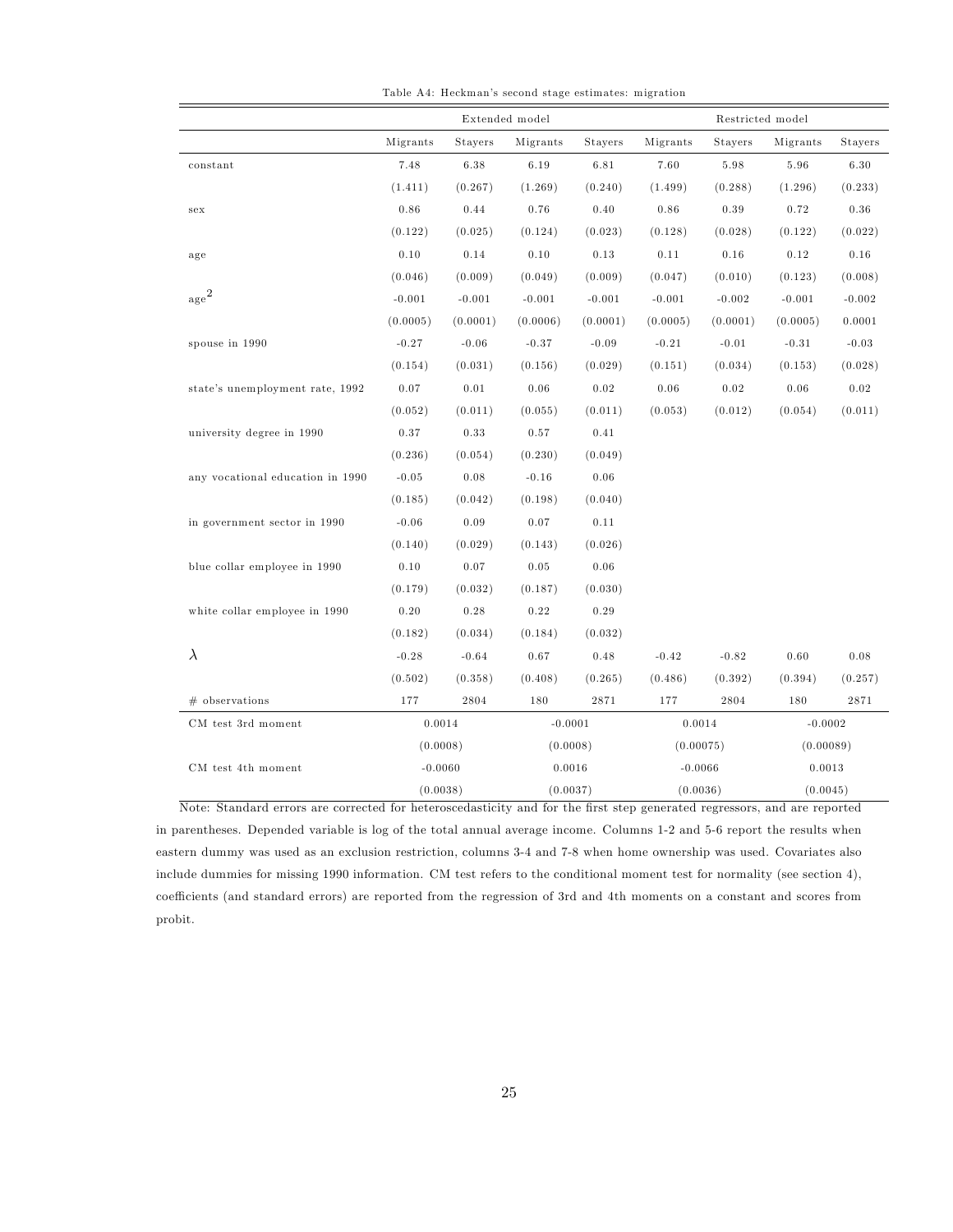|                | Extended model |                |          |                |          |                | Restricted model |                |  |  |  |
|----------------|----------------|----------------|----------|----------------|----------|----------------|------------------|----------------|--|--|--|
| pscore order   | Migrants       | <b>Stavers</b> | Migrants | <b>Stayers</b> | Migrants | <b>Stavers</b> | Migrants         | <b>Stavers</b> |  |  |  |
| 0              | 85.31          | 677.73         | 85.48    | 690.43         | 86.43    | 774.15         | 86.70            | 782.56         |  |  |  |
|                | 86.24          | 677.47         | 84.83    | 690.79         | 87.03    | 772.71         | 86.48            | 782.80         |  |  |  |
| $\overline{2}$ | 87.25          | 678.06         | 85.75    | 689.22         | 87.35    | 772.92         | 87.77            | 776.66         |  |  |  |
| 3              | 88.66          | 676.13         | 86.78    | 688.86         | 88.85    | 772.35         | 88.56            | 777.12         |  |  |  |
| 4              | 89.45          | 675.46         | 86.75    | 688.75         | 89.27    | 772.13         | 89.60            | 777.79         |  |  |  |
| 5              | 89.71          | 674.44         | 86.64    | 689.32         | 89.31    | 771.58         | 87.94            | 778.48         |  |  |  |

Table A5: Leave-one-out cross validation: migration

Note: The criterion is calculated as is described in Section 4. Pscore is the estimated in the first stage propensity to migrate. Extended model includes educational and occupational dummies, restricted model excludes them. Columns 1-2 and 5-6 report the results when eastern dummy was used as an exclusion restriction, columns 3-4 and 7-8 when home ownership was used.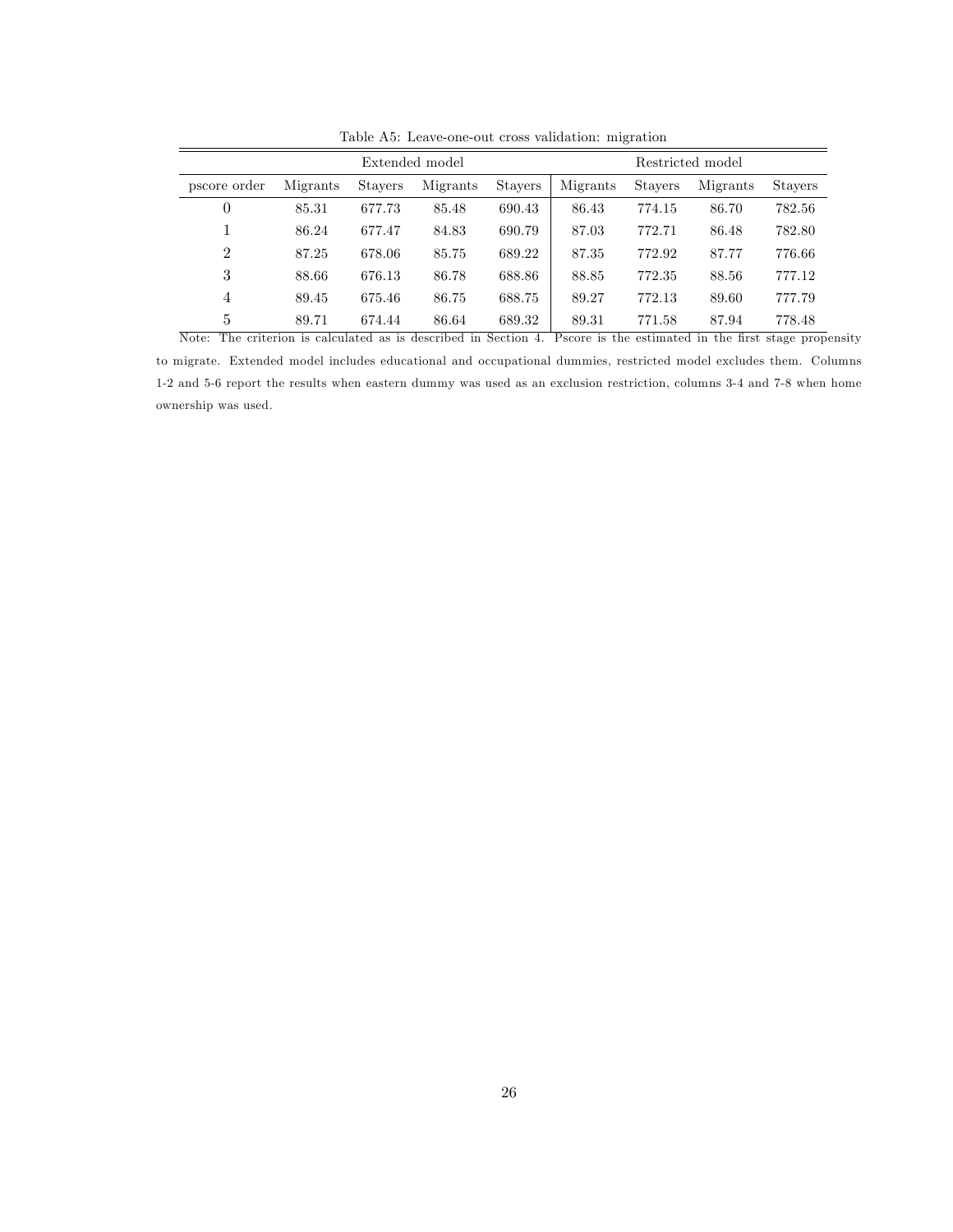|                                  |            | Extended model |            |            |          | Restricted model |            |            |
|----------------------------------|------------|----------------|------------|------------|----------|------------------|------------|------------|
|                                  | Migrants   | Stayers        | Migrants   | Stayers    | Migrants | Stayers          | Migrants   | Stayers    |
| constant                         | 7.01       | 6.42           | 8.41       | 6.78       | 6.31     | 6.00             | 7.41       | 6.33       |
| $constant$ heck                  | 7.01       | $6.41\,$       | 8.41       | 6.78       | $6.33\,$ | 5.99             | 7.38       | 6.33       |
| $constant$ andr                  | 7.04       | $6.41\,$       | $8.42\,$   | 6.78       | $6.38\,$ | 5.99             | 7.42       | 6.33       |
|                                  | (1.083)    | (0.329)        | (1.329)    | (0.280)    | (1.131)  | (0.352)          | (1.305)    | (0.270)    |
| $_{\rm sex}$                     | 0.84       | $\rm 0.43$     | 0.73       | $\rm 0.38$ | 0.79     | $0.39\,$         | 0.70       | $0.35\,$   |
|                                  | (0.105)    | (0.028)        | (0.128)    | (0.024)    | (0.098)  | (0.034)          | (0.119)    | (0.025)    |
| age                              | 0.10       | 0.14           | $0.08\,$   | 0.13       | 0.14     | 0.16             | 0.12       | 0.15       |
|                                  | (0.045)    | (0.012)        | (0.048)    | (0.011)    | (0.049)  | (0.013)          | (0.050)    | (0.011)    |
| $_{\rm age}^{\rm 2}$             | $-0.001$   | $-0.001$       | $-0.001$   | $-0.001$   | $-0.001$ | $-0.002$         | $-0.001$   | $-0.002$   |
|                                  | (0.0005)   | (0.0001)       | (0.0005)   | (0.0001)   | (0.0006) | (0.0001)         | (0.0006)   | (0.0001)   |
| spouse in 1990                   | $-0.30$    | $-0.05$        | $-0.38$    | $-0.08$    | $-0.24$  | 0.005            | $-0.31$    | $-0.02$    |
|                                  | (0.131)    | (0.032)        | (0.153)    | (0.029)    | (0.133)  | (0.038)          | (0.147)    | (0.029)    |
| state's unemployment rate, 1992  | 0.08       | $0.01\,$       | $0.06\,$   | 0.02       | $0.07\,$ | $\rm 0.02$       | $\rm 0.06$ | $\rm 0.02$ |
|                                  | (0.046)    | (0.011)        | (0.057)    | (0.012)    | (0.047)  | (0.013)          | (0.054)    | (0.012)    |
| university degree in 1990        | 0.43       | 0.33           | 0.60       | 0.41       |          |                  |            |            |
|                                  | (0.185)    | (0.067)        | (0.257)    | (0.052)    |          |                  |            |            |
| any vocational education in 1990 | $-0.07$    | 0.10           | $-0.20$    | 0.06       |          |                  |            |            |
|                                  | (0.152)    | (0.055)        | (0.199)    | (0.048)    |          |                  |            |            |
| in government sector in 1990     | $-0.03$    | $\rm 0.09$     | $\rm 0.08$ | 0.11       |          |                  |            |            |
|                                  | (0.112)    | (0.028)        | (0.148)    | (0.023)    |          |                  |            |            |
| blue collar employee in 1990     | 0.09       | 0.07           | $0.04\,$   | 0.07       |          |                  |            |            |
|                                  | (0.150)    | (0.030)        | (0.166)    | (0.031)    |          |                  |            |            |
| white collar employee in 1990    | $\rm 0.23$ | $0.27\,$       | $0.19\,$   | $\rm 0.29$ |          |                  |            |            |
|                                  | (0.170)    | (0.034)        | (0.187)    | (0.034)    |          |                  |            |            |
| pscore                           |            | $-13.75$       | $-6.21$    | 5.14       |          | $-8.91$          | $-5.08$    | $5.55\,$   |
|                                  |            | (14.290)       | (3.601)    | (5.756)    |          | (12.669)         | (3.342)    | (1.754)    |
| $_{\rm pscore}^{\rm 2}$          |            | 604.32         |            | $-159.53$  |          | 486.75           |            | $-43.43$   |
|                                  |            | (590.86)       |            | (181.50)   |          | (519.82)         |            | (15.548)   |
| $_{\rm pscore}{}^3$              |            | $-10572.20$    |            | 1909.57    |          | $-8888.42$       |            |            |
|                                  |            | (10697.79)     |            | (2148.82)  |          | (9260.40)        |            |            |
| $_{\rm pscore}{}^4$              |            | 82995.95       |            | $-7783.11$ |          | 70375.16         |            |            |
|                                  |            | (87065.24)     |            | (8461.25)  |          | (74255.85)       |            |            |
| pscore <sup>5</sup>              |            | $-236171.24$   |            |            |          | -199726.24       |            |            |
|                                  |            | (259221.09)    |            |            |          | (218436.38)      |            |            |
| $#$ observations                 | 176        | 2670           | 180        | 2673       | 175      | 2717             | 178        | 2708       |

Table A6: Nonparametric second stage estim ates: migration

Note: Depended variable is log of the total annual average income. Constant\_heck and constant\_andr are intercepts estimated by Heckman (1990) and Andrews and Schafgans (1998) semiparametric procedures. Standard errors are calculated according to Das, Newey and Vella (2003) and are reported in paretheses. Covariates also include dummy for missing 1990 information. Extended model include educational and occupational dummies, restricted model exclude them.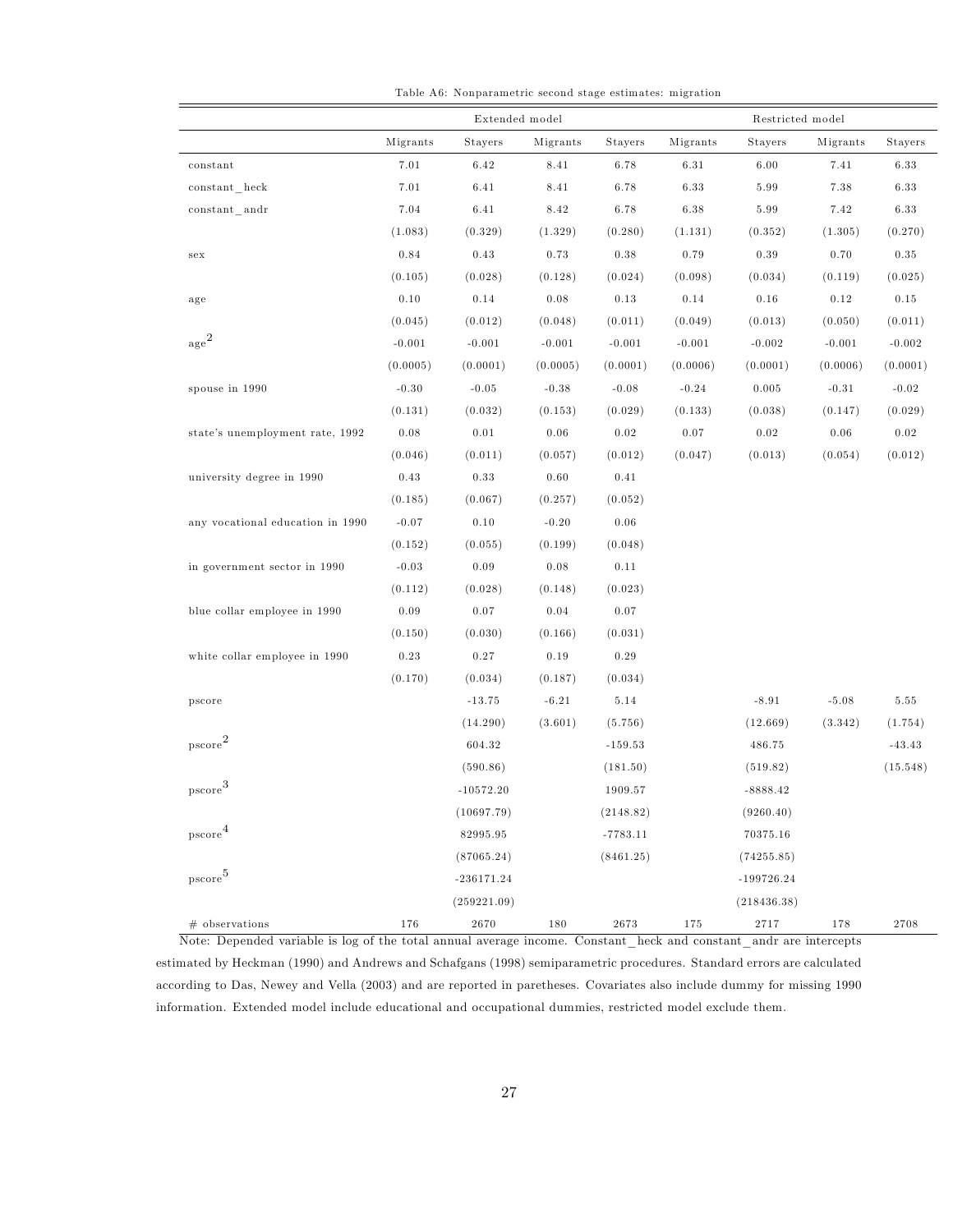|                   |           |           | Intentions to treat: |              |         | Structural IV |         | <b>OLS</b> |
|-------------------|-----------|-----------|----------------------|--------------|---------|---------------|---------|------------|
|                   |           | Move      |                      | Income       |         | estimates     |         | estimates  |
|                   | $(1)$ res | $(2)$ ext | (3)                  | (4)          | (5)     | (6)           | (7)     | (8)        |
|                   |           |           |                      | A: Migration |         |               |         |            |
| living in eastern | 0.031     | 0.030     | 0.064                | 0.040        |         |               |         |            |
| regions in 1990   | (0.009)   | (0.009)   | (0.020)              | (0.019)      |         |               |         |            |
|                   |           |           |                      |              |         |               |         |            |
| migrate           |           |           |                      |              | 2.041   | 1.339         | 0.343   | 0.304      |
|                   |           |           |                      |              | (0.796) | (0.703)       | (0.055) | (0.055)    |
| home owner        | $-0.041$  | $-0.039$  | $-0.022$             | 0.035        |         |               |         |            |
| in 1990           | (0.008)   | (0.008)   | (0.021)              | (0.020)      |         |               |         |            |
|                   |           |           |                      |              |         |               |         |            |
| migrate           |           |           |                      |              | 0.527   | $-0.884$      | 0.343   | 0.304      |
|                   |           |           |                      |              | (0.497) | (0.573)       | (0.055) | (0.055)    |
|                   |           |           |                      | B: Commuting |         |               |         |            |
|                   |           |           |                      |              |         |               |         |            |
| border with the   | 0.110     | 0.111     | 0.019                | $0.019\,$    |         |               |         |            |
| West in 1990      | (0.015)   | (.015)    | (0.023)              | (0.022)      |         |               |         |            |
|                   |           |           |                      |              |         |               |         |            |
| commute           |           |           |                      |              | 0.169   | 0.170         | 0.354   | 0.343      |
|                   |           |           |                      |              | (0.205) | (0.191)       | (0.029) | (0.028)    |

Table A7: Intentions to treat effects, IV (LATE) and OLS estimates of the treatment effect

Note: heteroscedasticity corrected standard errors in parentheses. Upper panel shows the estimates for migration, lower panel - for commuting. The dependent variable in columns 1 and 2 is migration or commuting dummy respectively. The dependent variable in columns 3-8 is the log of average total annual income. Models in the odd colums include gender, age and its square, spouse indicator in 1990, state's unemployment rate in 1990 and dummies for missing 1990 information. Models in the even columns in addition to the covariates in the odd columns, include also educational and occupational dummies in 1990.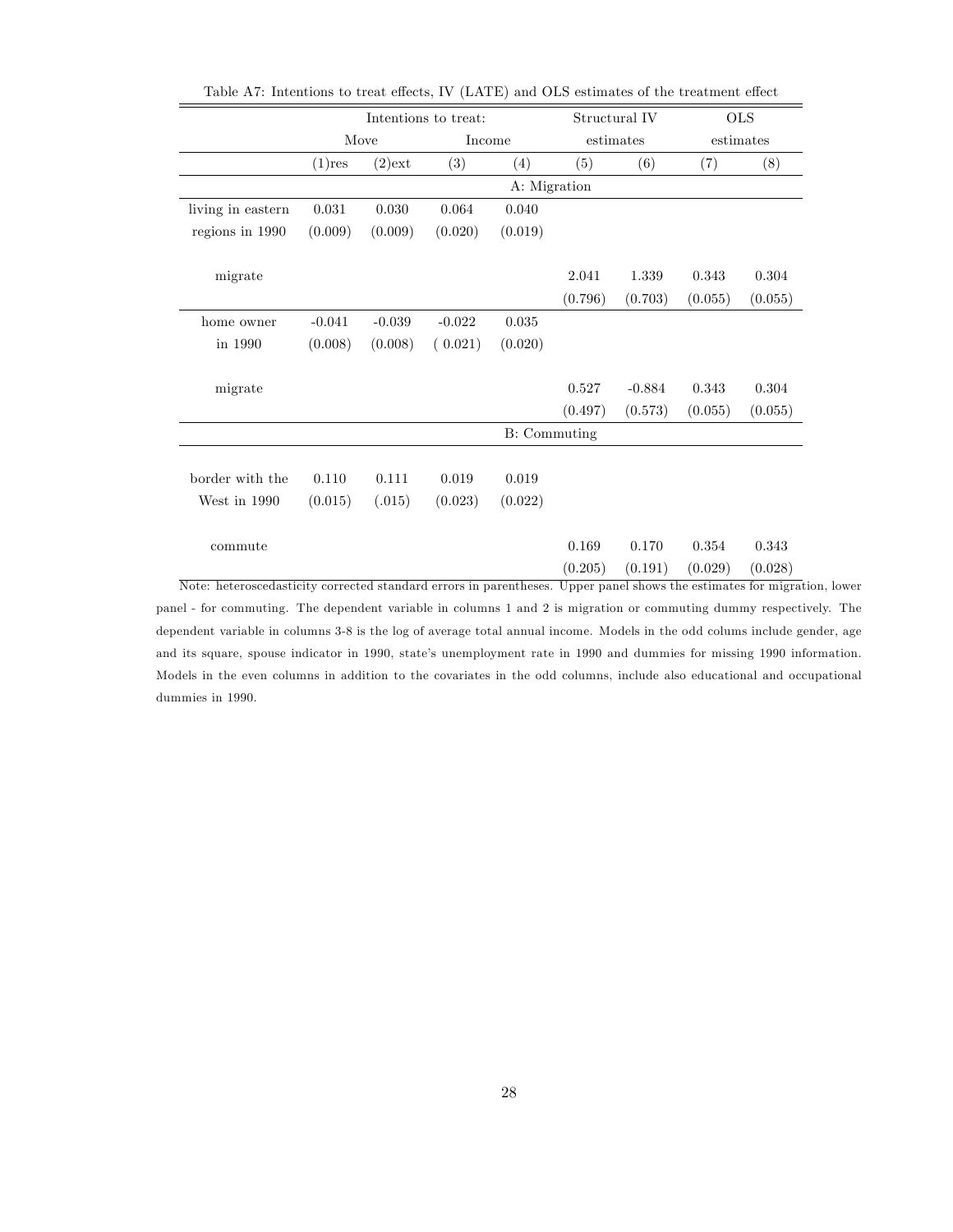|                                  | Extended model |          | Restricted model |            |  |
|----------------------------------|----------------|----------|------------------|------------|--|
|                                  | Commuters      | Stayers  | Commuters        | Stayers    |  |
| constant                         | 8.63           | 6.56     | 8.24             | 6.14       |  |
|                                  | (0.812)        | (0.248)  | (0.860)          | (0.266)    |  |
| sex                              | 0.46           | 0.41     | 0.44             | $\rm 0.35$ |  |
|                                  | (0.065)        | (0.027)  | (0.066)          | (0.028)    |  |
| age                              | 0.06           | 0.14     | 0.07             | 0.16       |  |
|                                  | (0.024)        | (0.009)  | (0.025)          | (0.010)    |  |
| $\mathrm{age}^2$                 | $-0.0006$      | $-0.001$ | $-0.0007$        | $-0.002$   |  |
|                                  | (0.0002)       | (0.0001) | (0.0003)         | (0.0001)   |  |
| spouse in 1990                   | $-0.07$        | $-0.08$  | $-0.02$          | $-0.03$    |  |
|                                  | (0.068)        | (0.028)  | (0.069)          | (0.030)    |  |
| state's unemployment rate, 1992  | 0.03           | 0.01     | 0.04             | 0.01       |  |
|                                  | (0.030)        | (0.013)  | (0.031)          | (0.014)    |  |
| university degree in 1990        | 0.38           | 0.39     |                  |            |  |
|                                  | (0.103)        | (0.048)  |                  |            |  |
| any vocational education in 1990 | 0.01           | 0.08     |                  |            |  |
|                                  | (0.094)        | (0.041)  |                  |            |  |
| in government sector in 1990     | $-0.06$        | 0.12     |                  |            |  |
|                                  | (0.063)        | (0.026)  |                  |            |  |
| blue collar employee in 1990     | 0.09           | 0.07     |                  |            |  |
|                                  | (0.076)        | (0.031)  |                  |            |  |
| white collar employee in 1990    | 0.22           | 0.30     |                  |            |  |
|                                  | (0.082)        | (0.033)  |                  |            |  |
| $\lambda$                        | 0.01           | 0.09     | 0.08             | 0.08       |  |
|                                  | (0.135)        | (0.128)  | (0.143)          | (0.140)    |  |
| $#$ observations                 | 432            | 2523     | 432              | 2523       |  |
| CM test 3rd moment               | $-0.0043$      |          | $-0.0028$        |            |  |
|                                  | (0.0019)       |          | (0.0018)         |            |  |
| CM test 4th moment               | 0.0125         |          | 0.0088           |            |  |
|                                  | (0.0057)       |          | (0.0053)         |            |  |

Table A8: Heckman's second stage estimates: commuting

Note: Standard errors are corrected for heteroscedasticity and for the Örst step generated regressors, and are reported in parentheses. Depended variable is log of the total annual average income. Covariates also include dummies for missing 1990 information. CM test refers to the conditional moment test for normality (see section 4), coefficients (and standard errors) are reported from the regression of 3rd and 4th moments on a constant and scores from probit.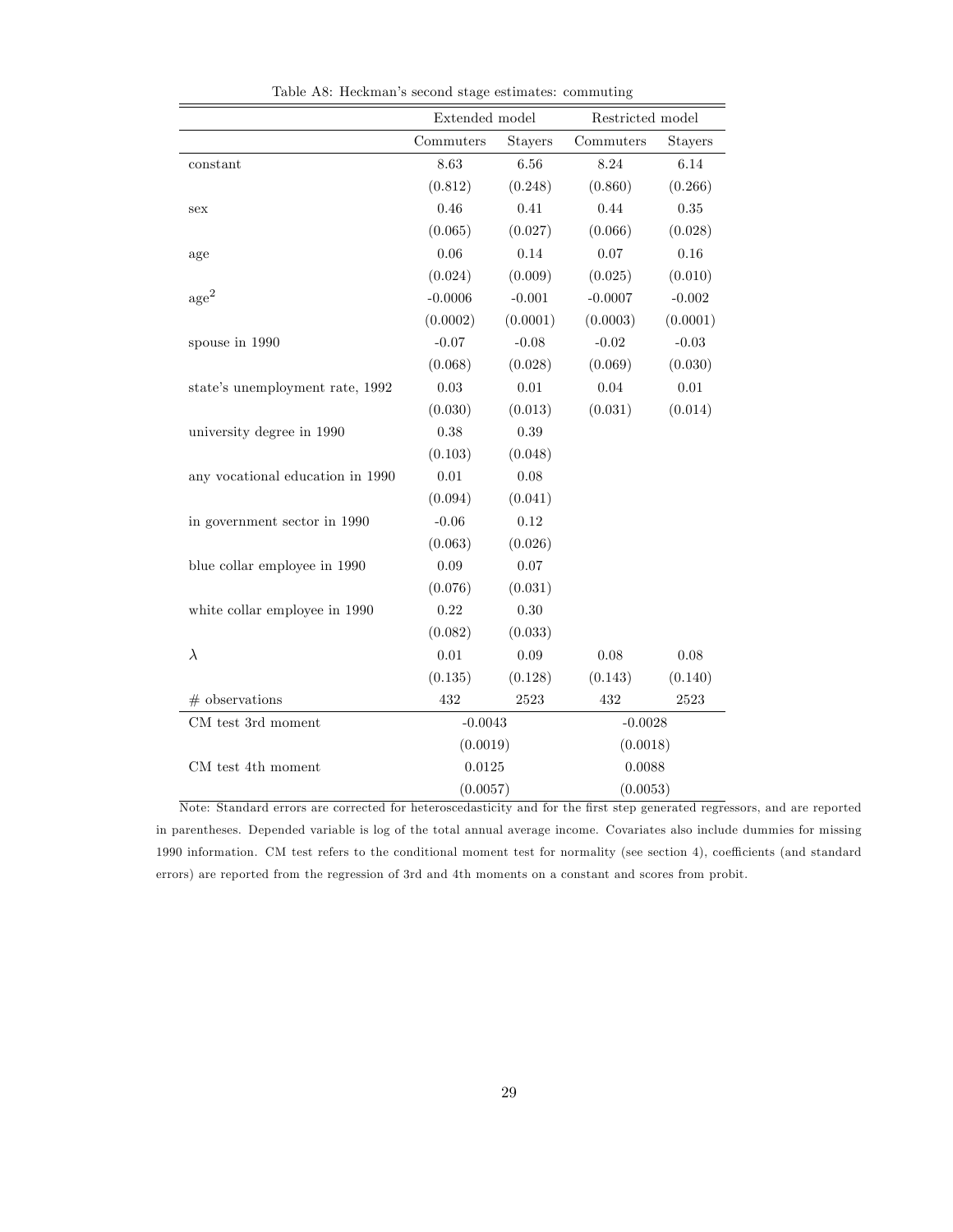| Table A9: Leave-one-out cross validation: commuting |  |
|-----------------------------------------------------|--|
|-----------------------------------------------------|--|

|              | Extended model |         | Restricted model |                |
|--------------|----------------|---------|------------------|----------------|
| pscore order | Commuters      | Stayers | Commuters        | <b>Stayers</b> |
| $\theta$     | 108.36         | 620.29  | 115.00           | 699.47         |
| 1            | 108.84         | 620.67  | 115.42           | 699.93         |
| 2            | 107.70         | 621.18  | 115.03           | 700.28         |
| 3            | 108.27         | 621.64  | 115.13           | 700.90         |
| 4            | 108.81         | 621.74  | 116.22           | 699.62         |
| 5            | 109.43         | 622.17  | 115.45           | 700.07         |

Note: The criterion is calculated as is described in Section 4. Pscore is the estimated in the Örst stage propensity to commute. Extended model includes educational and occupational dummies, restricted model excludes them.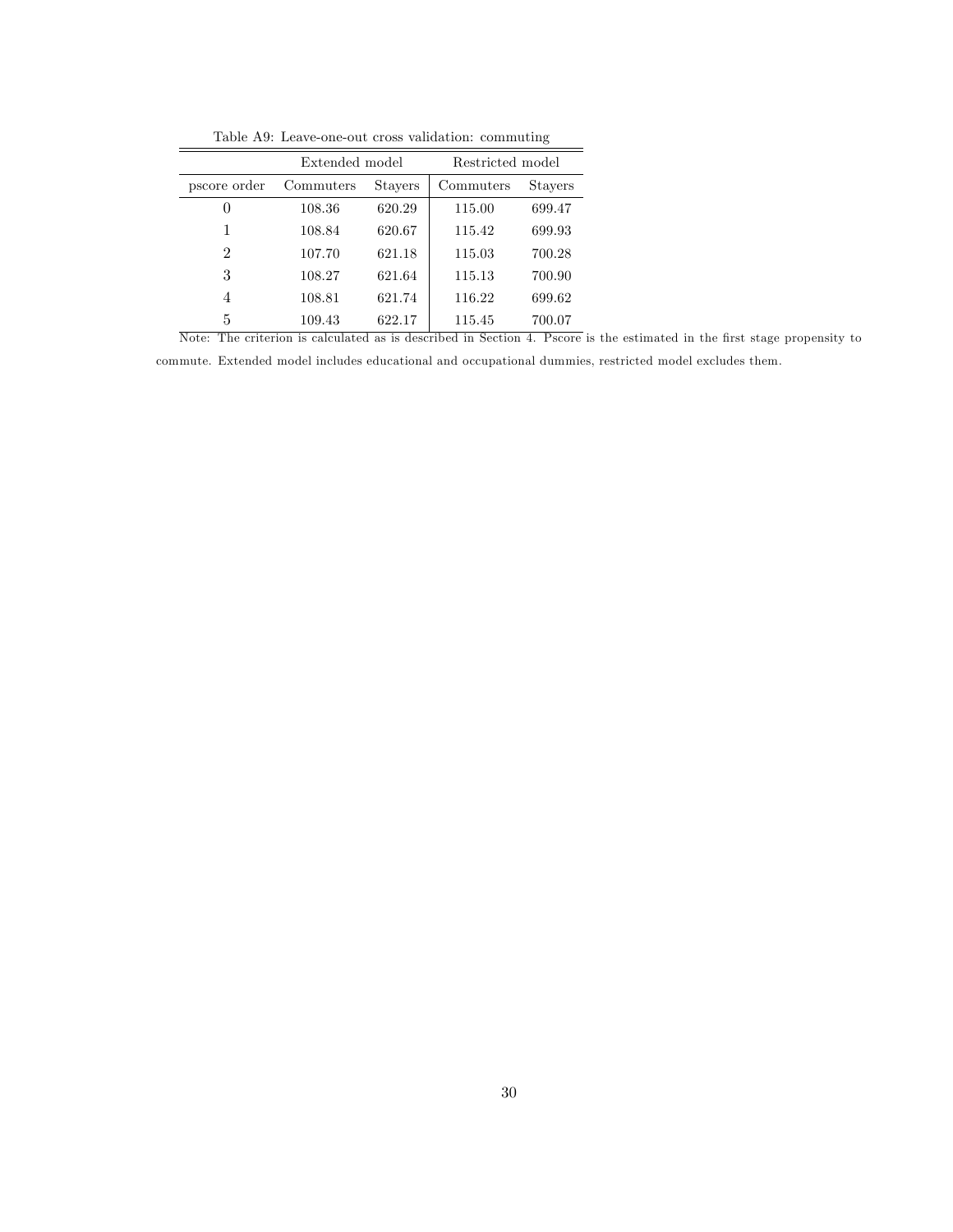|                                  | Extended model |          | Restricted model |          |
|----------------------------------|----------------|----------|------------------|----------|
|                                  | Commuters      | Stayers  | Commuters        | Stayers  |
| constant                         | 8.14           | 6.58     | 8.40             | 6.18     |
| constant heck                    | 8.15           | 6.58     | 8.41             | 6.19     |
| $constant$ andr                  | 8.16           | 6.58     | 8.40             | 6.19     |
|                                  | (0.616)        | (0.251)  | (0.553)          | (0.253)  |
| sex                              | 0.47           | 0.39     | 0.41             | 0.33     |
|                                  | (0.062)        | (0.022)  | (0.060)          | (0.022)  |
| age                              | 0.06           | 0.14     | 0.07             | 0.16     |
|                                  | (0.026)        | (0.010)  | (0.022)          | (0.010)  |
| $\rm age^2$                      | $-0.001$       | $-0.001$ | $-0.001$         | $-0.001$ |
|                                  | (0.0002)       | (0.0001) | (0.0002)         | (0.0001) |
| spouse in 1990                   | $-0.08$        | $-0.07$  | $-0.02$          | $-0.03$  |
|                                  | (0.072)        | (0.027)  | (0.073)          | (0.029)  |
| state's unemployment rate, 1992  | 0.03           | 0.01     | 0.03             | $0.01\,$ |
|                                  | (0.026)        | (0.011)  | (0.025)          | (0.012)  |
| university degree in 1990        | 0.39           | 0.36     |                  |          |
|                                  | (0.091)        | (0.045)  |                  |          |
| any vocational education in 1990 | 0.01           | $0.05\,$ |                  |          |
|                                  | (0.086)        | (0.043)  |                  |          |
| in government sector in 1990     | $-0.04$        | 0.14     |                  |          |
|                                  | (0.060)        | (0.023)  |                  |          |
| blue collar employee in 1990     | 0.08           | 0.06     |                  |          |
|                                  | (0.070)        | (0.031)  |                  |          |
| white collar employee in 1990    | 0.21           | 0.29     |                  |          |
|                                  | (0.081)        | (0.034)  |                  |          |
| pscore                           | 3.70           |          |                  |          |
|                                  | (1.941)        |          |                  |          |
| pscore <sup>2</sup>              | $-9.32$        |          |                  |          |
|                                  | (4.692)        |          |                  |          |
| $#$ observations                 | 431            | 2430     | 431              | 2435     |

Table A10: Nonparametric second stage estimates: commuting

Note: Depended variable is log of the total annual average income. Constant\_heck and constant\_andr are intercepts estimated by Heckman (1990) and Andrews and Schafgans (1998) semiparametric procedures. Standard errors are calculated according to Das, Newey and Vella (2003) and are reported in paretheses. Covariates also include dummy for missing 1990 information. Extended model include educational and occupational dummies, restricted model exclude them.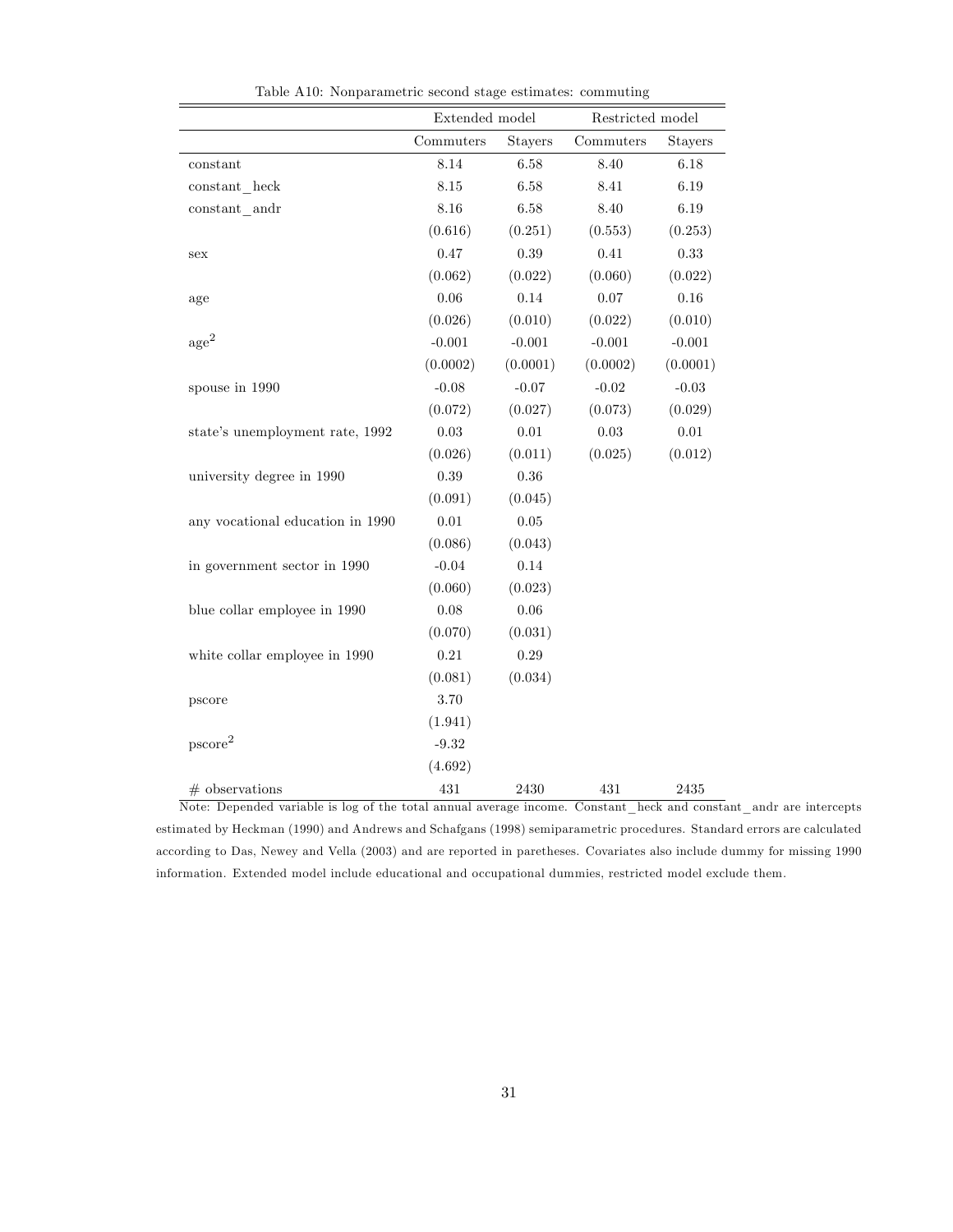

Figure 1: Trends in the East-West migrants (upper panel) and commuters (lower panel) in Germany after unification. Source: GSOEP. Notes: see Section 4 for a definition of final sample. The data for commuters for 1995 are not available in the dataset.